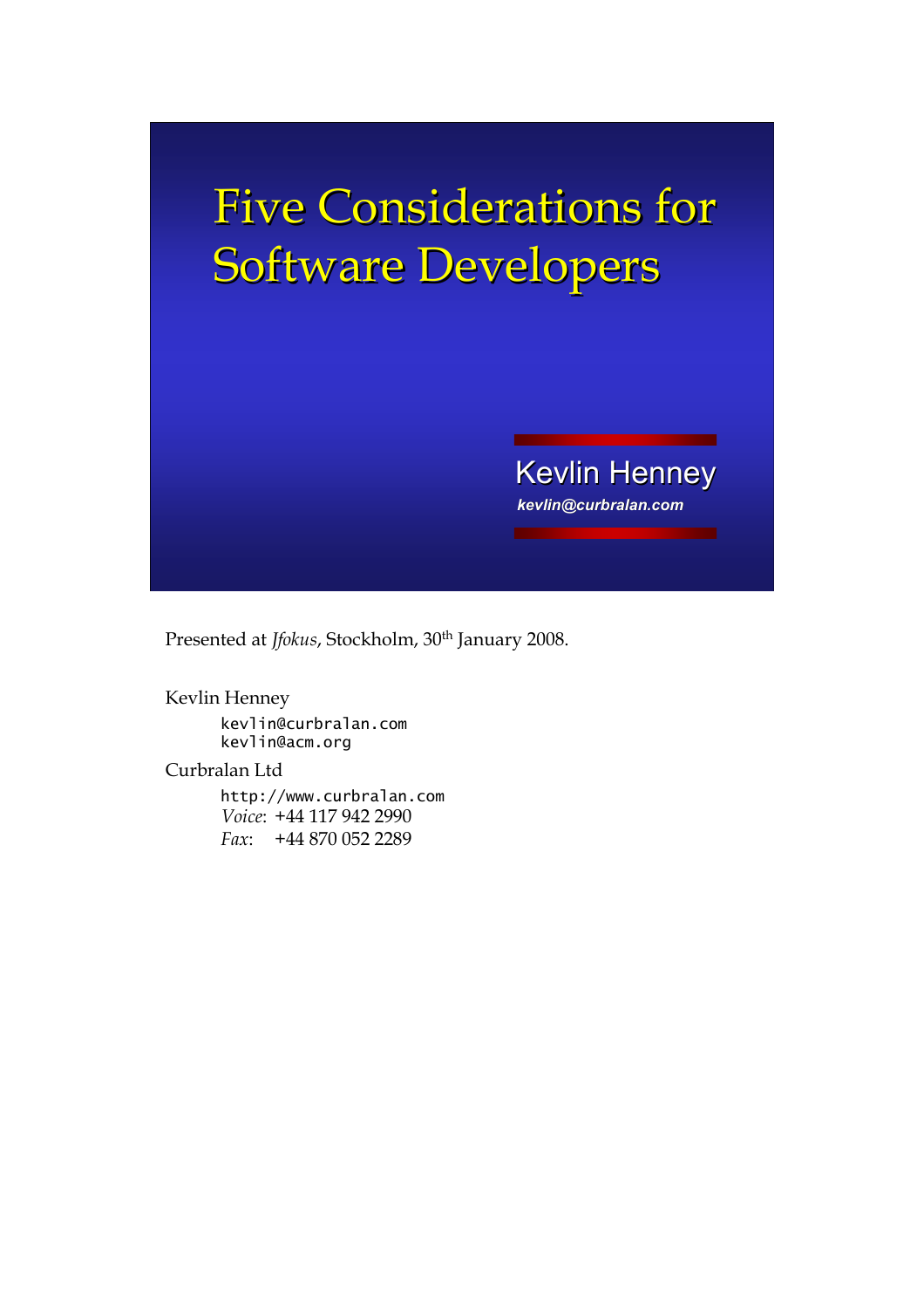### Agenda

- Introduction
- *Consideration 1 Consideration 1*: Economy : Economy
- *Consideration 2*: Visibility
- *Consideration 3*: Spacing
- *Consideration 4 Consideration 4*: Symmetry : Symmetry
- *Consideration 5 Consideration 5*: Emergence : Emergence
- Outroduction

What general qualities in a software architecture help to promote its success? We can of course focus on fitness for purpose, cost of change, organisational acceptance, and so on, but are there broad considerations that can be kept in mind when looking at the structural and developmental side of an architecture?

2

Those involved in software have a lot to keep in mind as they negotiate the worlds inside and outside of their code and the relationship between them. For those interested in improving the state of their art there are many (many) sources of specific recommendations they can use to sharpen their practice. This talk takes a step back from the busy, overpopulated and often overwhelming world of such recommendations to focus on five general considerations that can inform more detailed recommendations and specific decisions.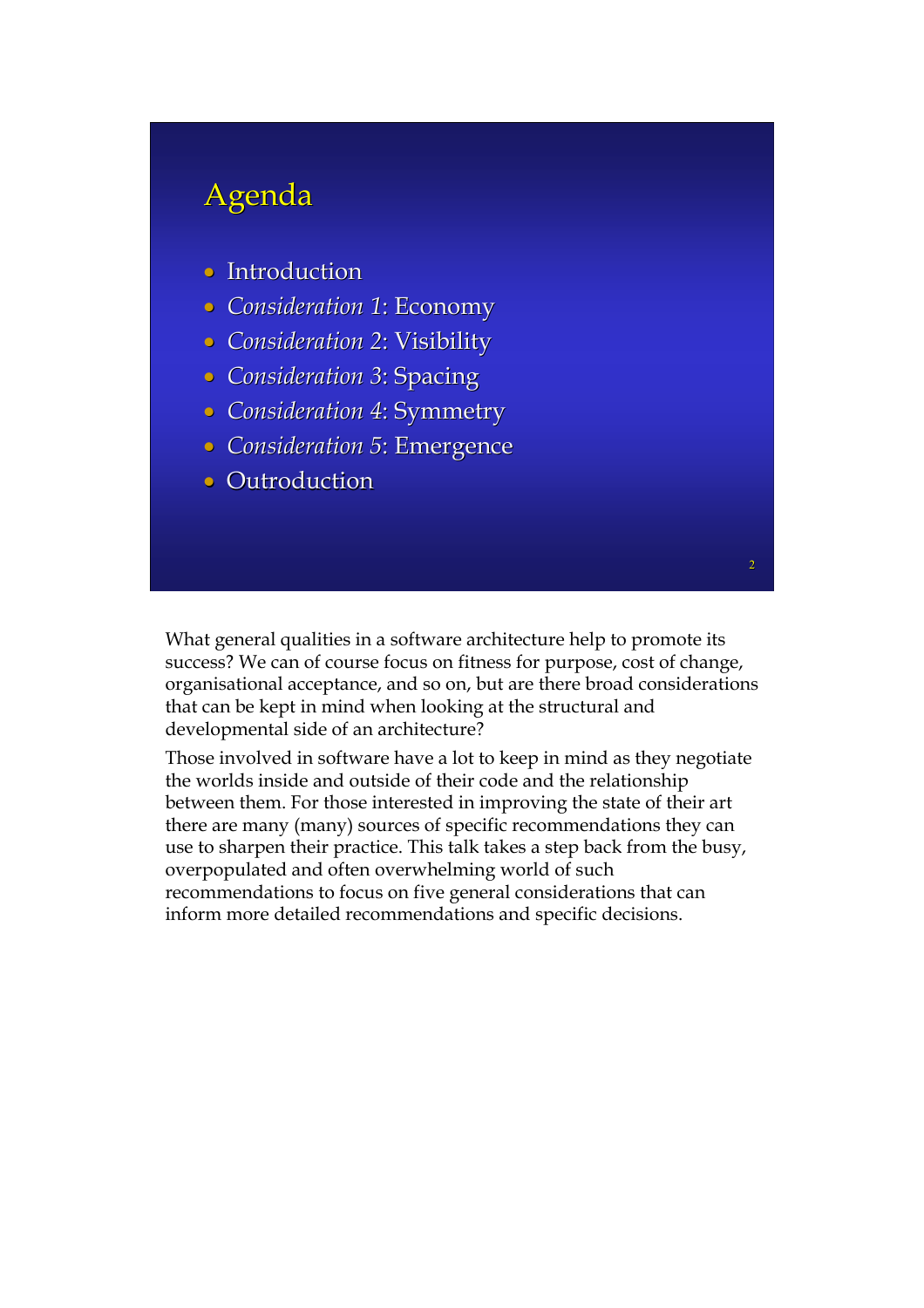### **Introduction**

*Structural engineering is the science and art of designing and making, with economy and elegance, buildings, bridges, frameworks, and other similar structures so that they can safely resist the forces to which they may be subjected. structures so that they can safely resist the forces to which they may be subjected. Structural engineering is the science and art of designing and making, with*  economy and elegance, applications, bridges, frameworks, and other simi *Software engineering is the science and art of designing and making, with applications, bridges, frameworks, and other similar* 

**A Definition for Software Engineers** 

3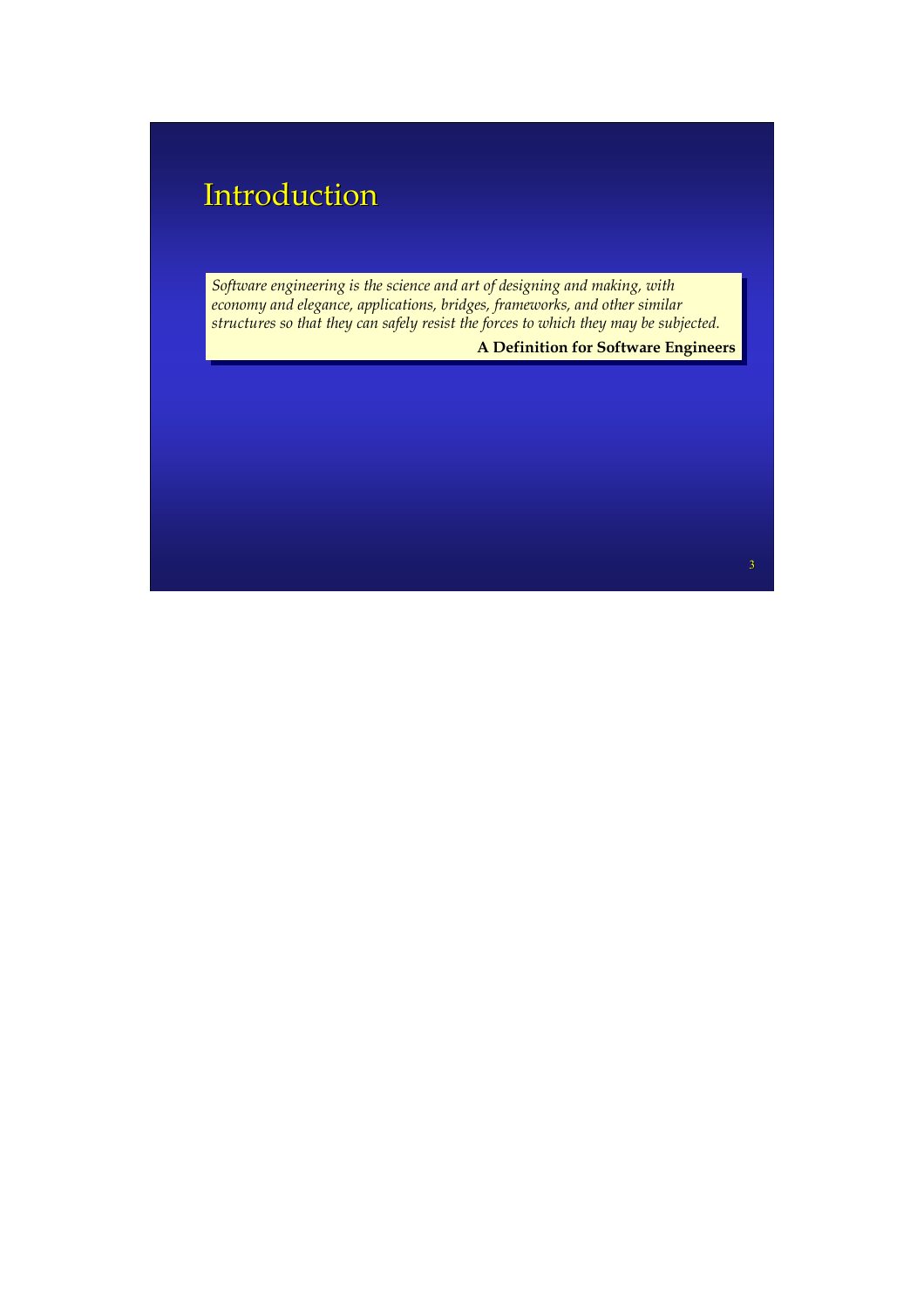### Of Beer and Code

- Questions and answers...
	- *Vho?* Frank Buschmann, Charles Weir and me
	- <sup>•</sup> *When?* OOPSLA, October, 2001
	- **· Where? Four Green Fields, Tampa, Florida**
	- **How?** Because we wanted to avoid downtown, and Alan O'Callaghan suggested this place
	- **V** What? Guinness! And, uh, a discussion on elegance and style in code, which led to five considerations
	- ◆ *Why?* Because Charles asked an NP-hard question and it seemed like a fun idea to find some answers

The five considerations under discussion stem from a discussion over beer about qualities of code and coding that could easily be taught to programmers.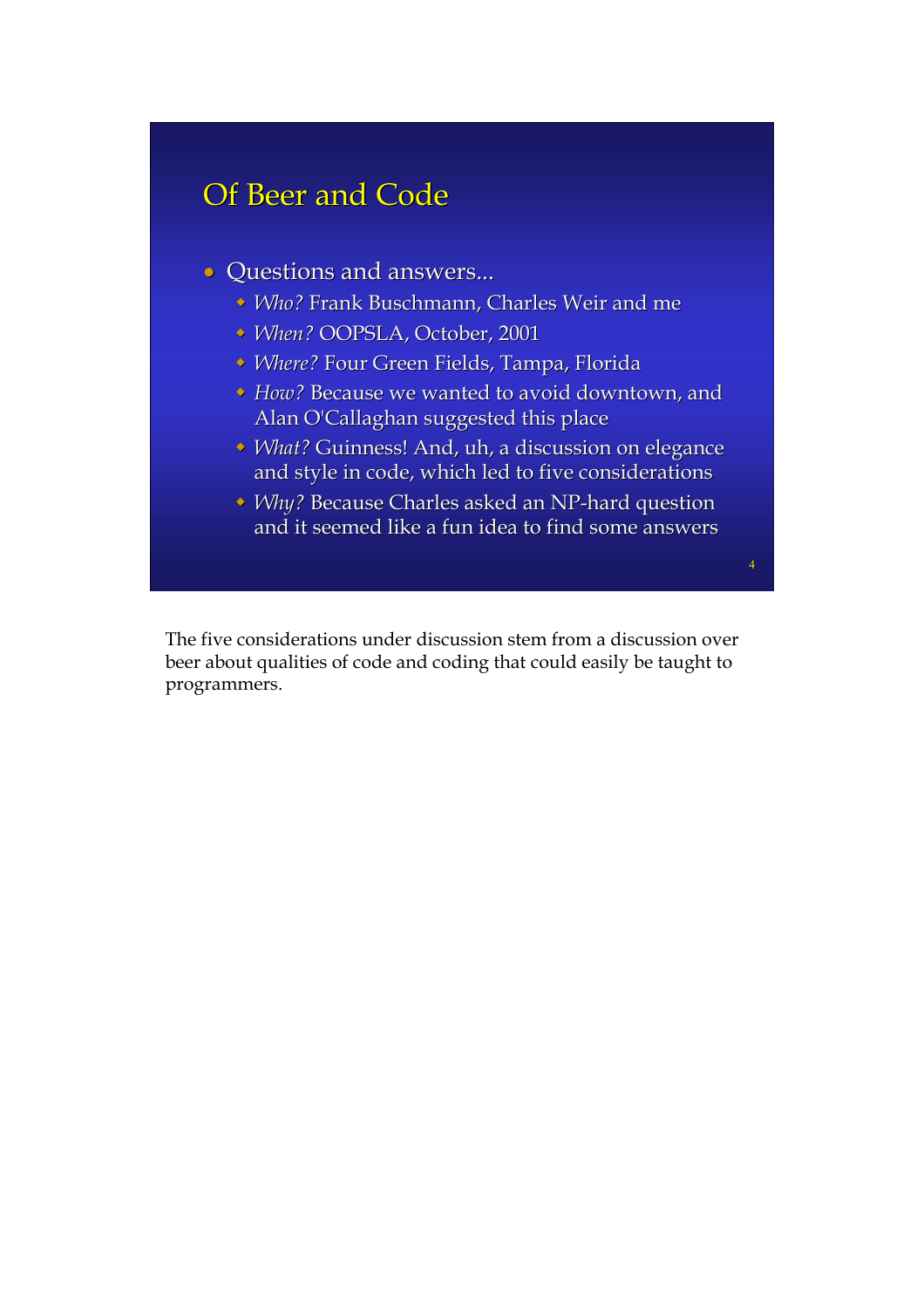### **Considering Considerations**

- $\bullet$  A consideration is not a rule
	- And it is also weaker than the conventional notion of a recommendation
	- $\triangleright$  It is... a consideration
- A consideration takes a point of view
	- $\cdot$  It may be general; it may be specific
- A system of considerations can offer a coherent and unified set of views
	- $\bullet$  Together they can guide specific recommendations

Of course, it is important to distinguish between these qualities as hard and fast rules — which they are not — and their role as considerations in a balanced system of interacting considerations — which they are. There is no claim that these are universal properties, just that together they form a useful framework for discussing design, a vehicle for relaying concepts.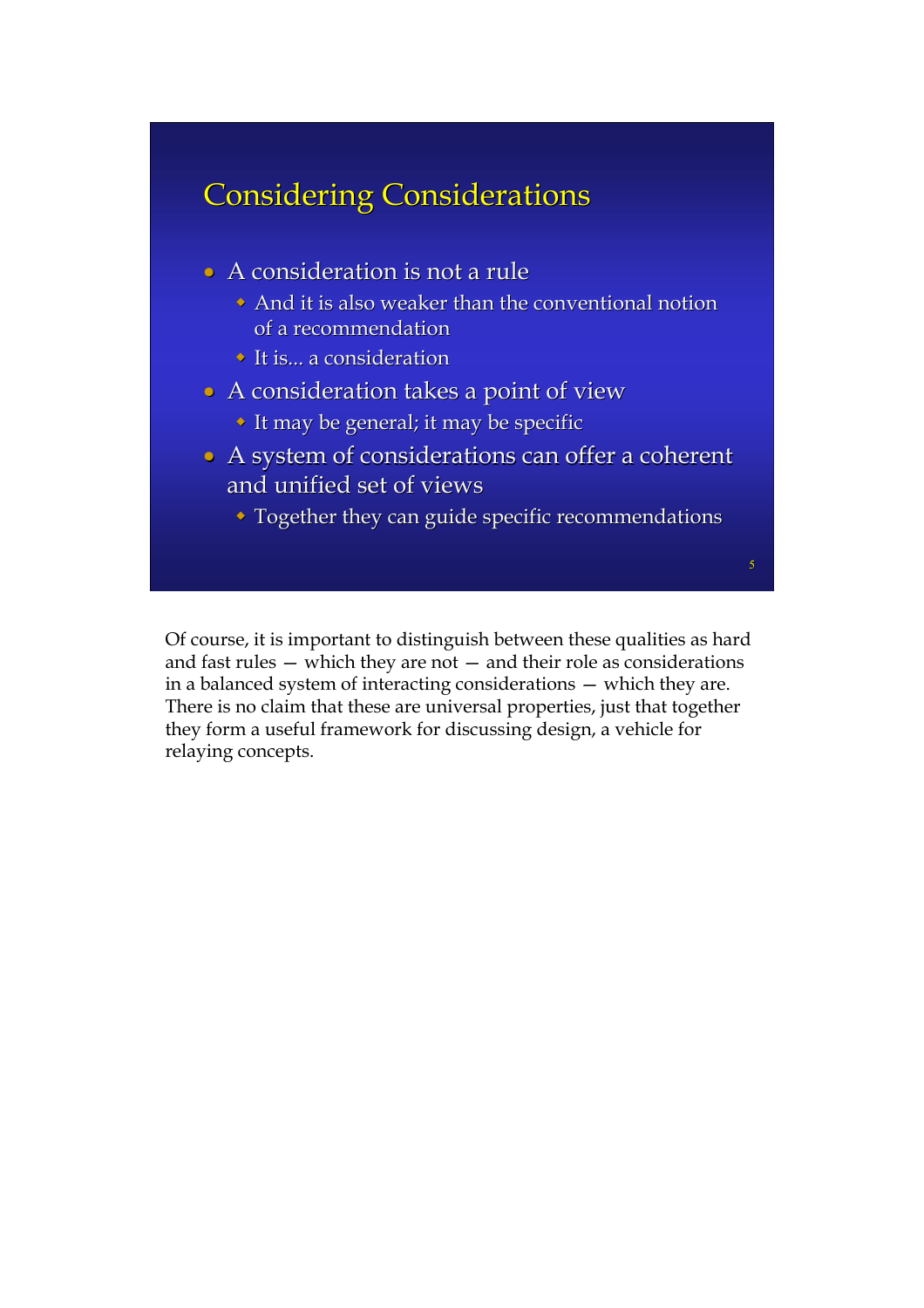### *Consideration 1 Consideration 1*: Economy : Economy

*Continuing existence or cessation of existence: those are the scenarios. Is it more Continuing existence or cessation of existence: those are the scenarios. Is it more empowering mentally to work towards an accommodation of the downsizings and empowering mentally to work towards an accommodation of the downsizings and negative outcomes of adversarial circumstance, or would it be a greater negative outcomes of adversarial circumstance, or would it be a greater enhancement of the bottom line to move forwards to a challenge to our current enhancement of the bottom line to move forwards to a challenge to our current difficulties, and, by making a commitment to opposition, to effect their demise? difficulties, and, by making a commitment to opposition, to effect their demise?*

#### **Tom Burton,** *Long Words Bother Me* **Tom Burton,** *Long Words Bother Me*

*To be, or not to be: that is the question: To be, or not to be: that is the question: Whether 'tis nobler in the mind to suffer Whether 'tis nobler in the mind to suffer The slings and arrows of outrageous fortune, The slings and arrows of outrageous fortune, Or to take arms against a sea of troubles, Or to take arms against a sea of troubles, And by opposing end them? And by opposing end them?*

**William Shakespeare,** *Hamlet* **William Shakespeare,** *Hamlet*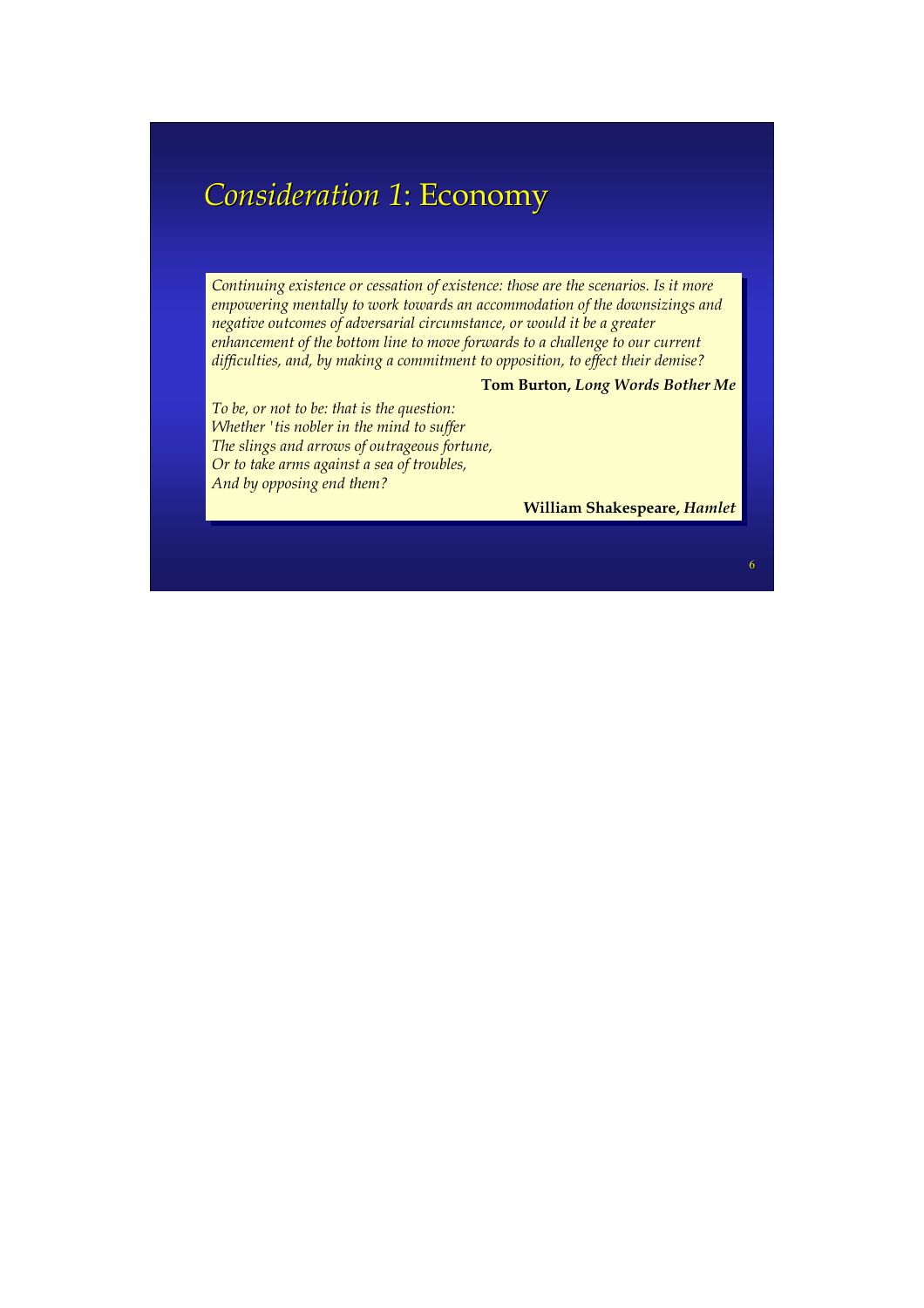### Maximalism



This supposedly general-purpose and "reusable" interface is drawn from the specifically unused CORBA Collections Service. Leaving aside the issue of whether it makes sense to define a general-purpose traversal interface for arbitrary collection objects on a network — it doesn't — this interface makes an impressive meal of the apparently simple task of iterating over a collection.

In Java and C# the methods on iterator interfaces can be counted on the fingers of one hand. In C++ the diversity of iterator capabilities gives rise to a whole style of programming that is based on efficiency and directness of expression. Neither of these observations can be considered true of the interface shown above, which uses vagueness and indecision to justify an uncommitted, complex and singularly inappropriate general-purpose interface for remote iteration. It is perhaps worth noting that other CORBA services define iterators that are significantly tighter and more sensible than — and significantly unlike — the example above.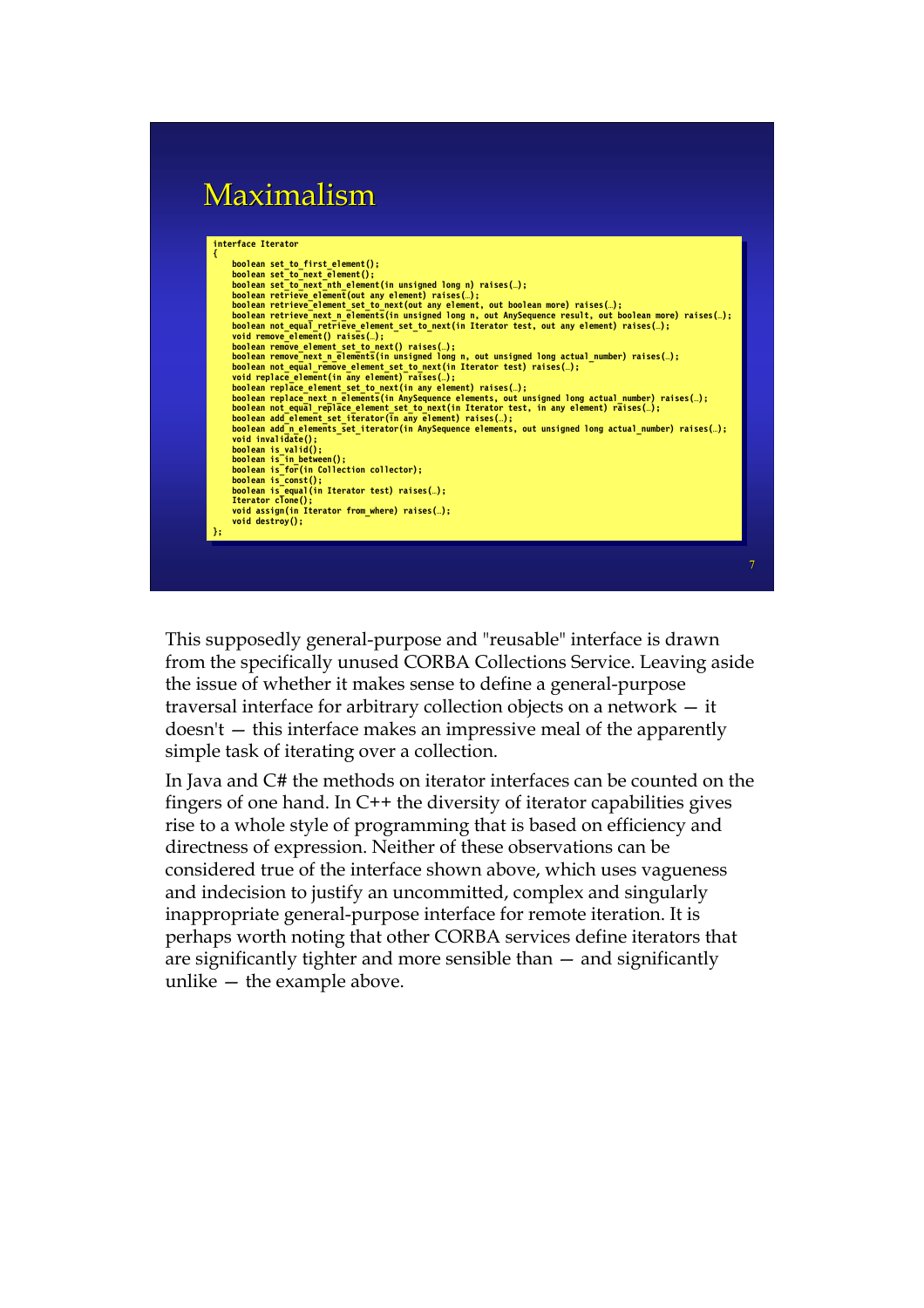### Minimalism

- Clarity is often achieved by reducing clutter
	- $\rightarrow$  But don't encode the code
- Compression can come from careful abstraction
	- $\bullet$  Compression relates to directness of expression
	- $\bullet$  Abstraction concerns the removal of certain detail
- $\bullet$  Abstraction is a matter of choice and quality of abstraction relates to compression and clarity
	- Of itself, abstraction is neither "good" nor "bad"

8

 $\bullet$  Encapsulation is a vehicle for abstraction

Abstraction is an essential skill in working with complex concepts: information overload and distraction by unrelated items can be reduced by filtering out inappropriate details and focusing on some essential core aspects. The choice of details determines the quality of an abstraction: a poor abstraction leaves too much in or removes the wrong details.

Compression also arises from well considered composition, which refocuses on the elements of composition, which in turn are the products of a particular choice of abstraction. Compression and abstraction are sometimes seen as opposites, but in truth they are complements that balance a design through necessary tension: sometimes in conflict; sometimes in reinforcement.

Abstraction is also balanced by its natural counterpart, concretion. In searching for appropriate models, some of the detail removed by the process of abstraction needs to be reintroduced at an appropriate level or juncture.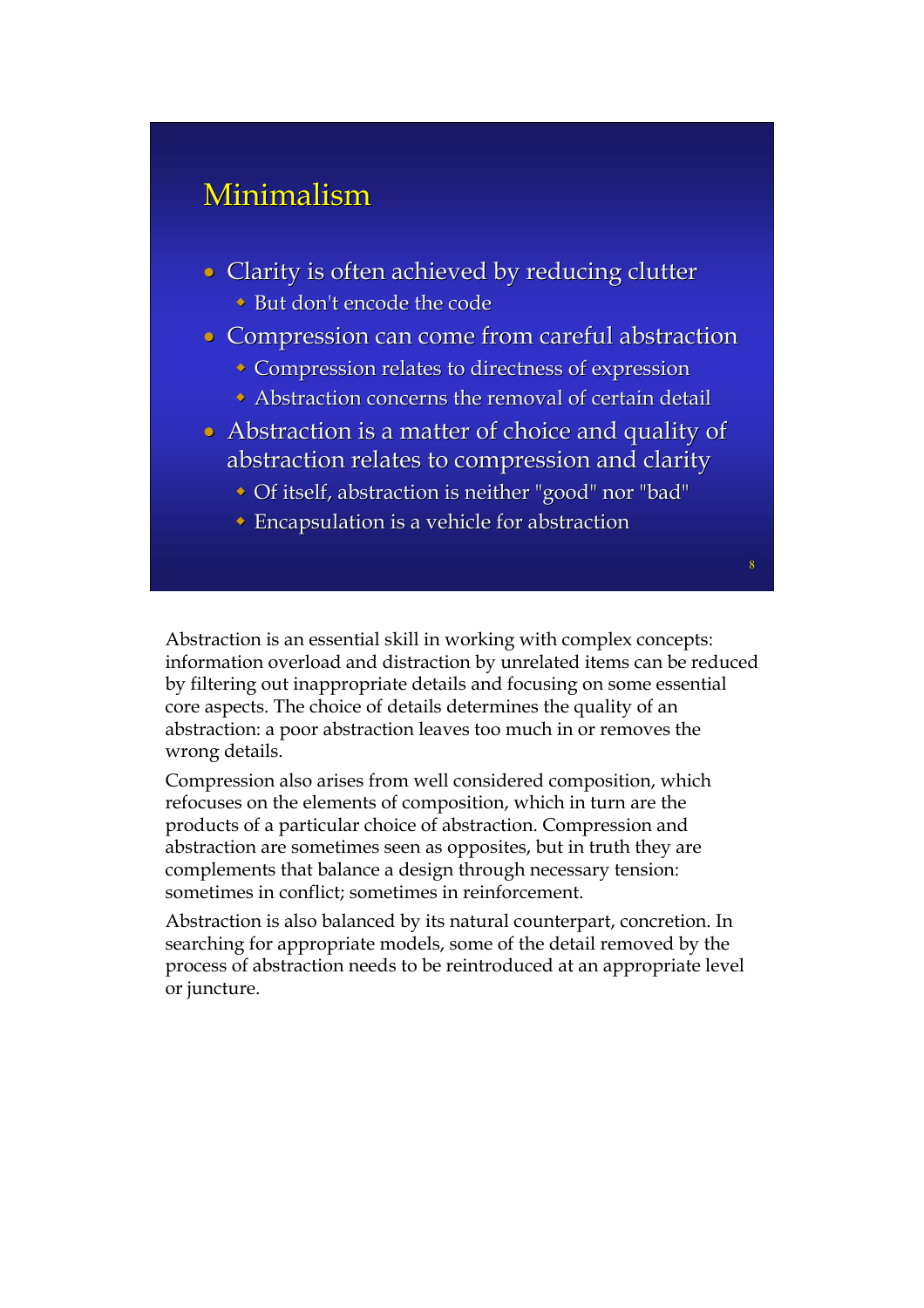### JUTLAND: A Minimal Experiment

- Java Unit Testing: Light, Adaptable 'N' Discreet
	- $\bullet$  A simple experiment and demonstration of design principles, as well as a teaching aid
- Smaller than classic JUnit, but less intrusive, more extensible and more idiomatic
	- $\bullet$  Smaller in terms of concepts, lines of code, classes
	- $\cdot$  Uses a plug-in micro-architecture based on one of three kinds of interface: declared and static (listener and policy interfaces), exception-based (failure detection) or introspected (test execution)

The JUTLAND framework is a simple unit-testing framework designed to explore what a minimal and idiomatically designed unit-testing framework for Java could look like.

Although relatively small and loosely coupled, JUnit has evolved to become larger and more tightly coupled than is strictly necessary for the task it undertakes. Classic JUnit also does not make the best use of Java language features in its design. For example, common fixture initialisation is via an overridden method, setUp, rather than taking advantage of constructors, the natural vehicle for object initialisation. Similarly, the intrusion of inheritance is also used for tearing down a test fixture via tearDown, rather than using a reflected method.

Although it is based on a quite different approach, more like TestNG or NUnit, JUnit 4 still carries the baggage of its predecessor versions, and certain decisions are not obviously improvements.

 $\mathbf{Q}$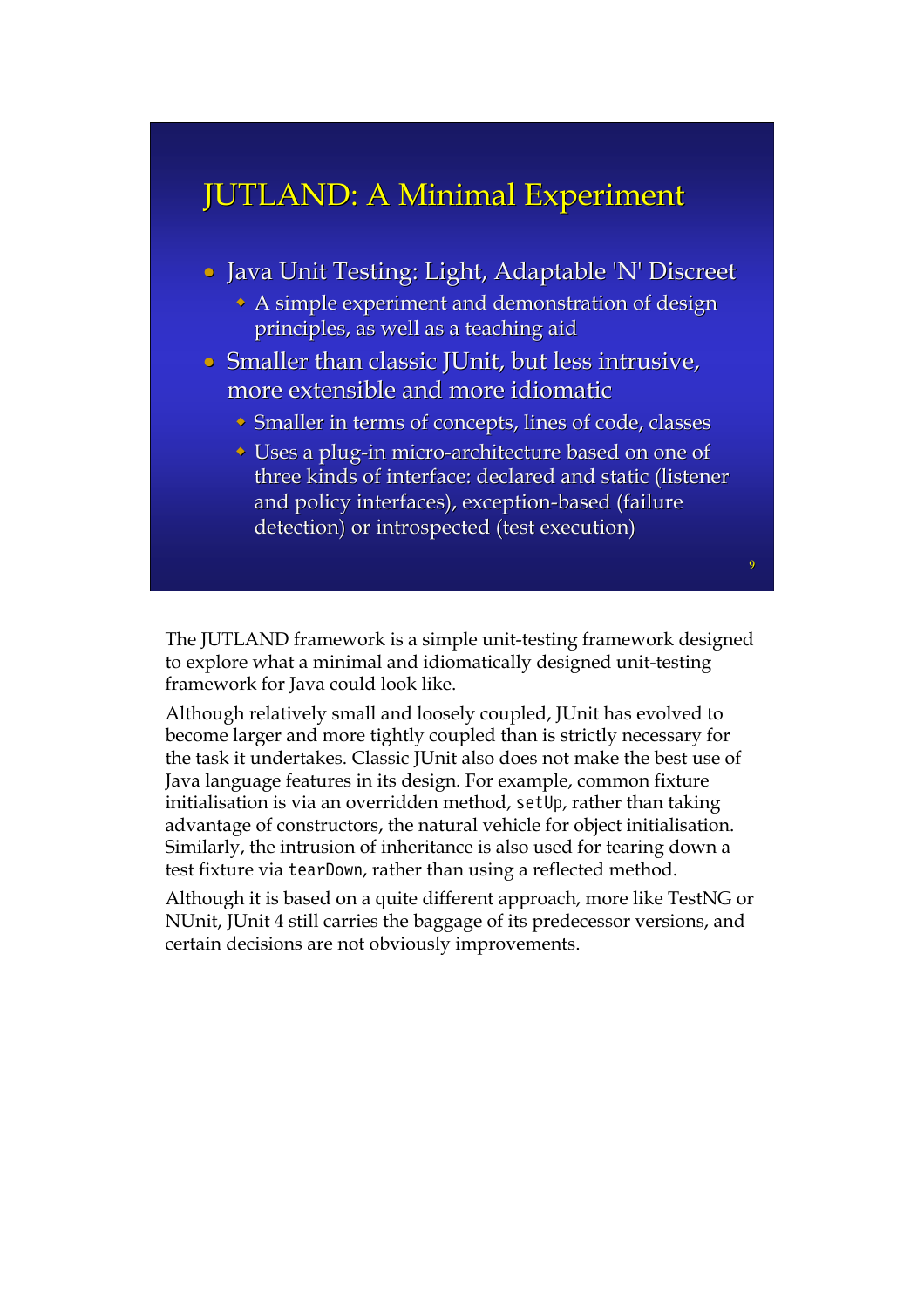

JUTLAND is based on a simple kernel of code responsible for executing a number of test classes. Explicit policies, reflection and exceptions are used to define the plug-in interfaces. Only the executable code in the kernel is shown in the fragment above; the explicit interfaces of the TestListener and TestPolicy can be deduced from the usage.

Note that the symmetric arrangement of elements within try finally blocks is intentional not accidental: in many cases this symmetry would be mistaken. In this case it ensures that an attempt is always to report an episode, regardless of the quality of implementation of the listener involved.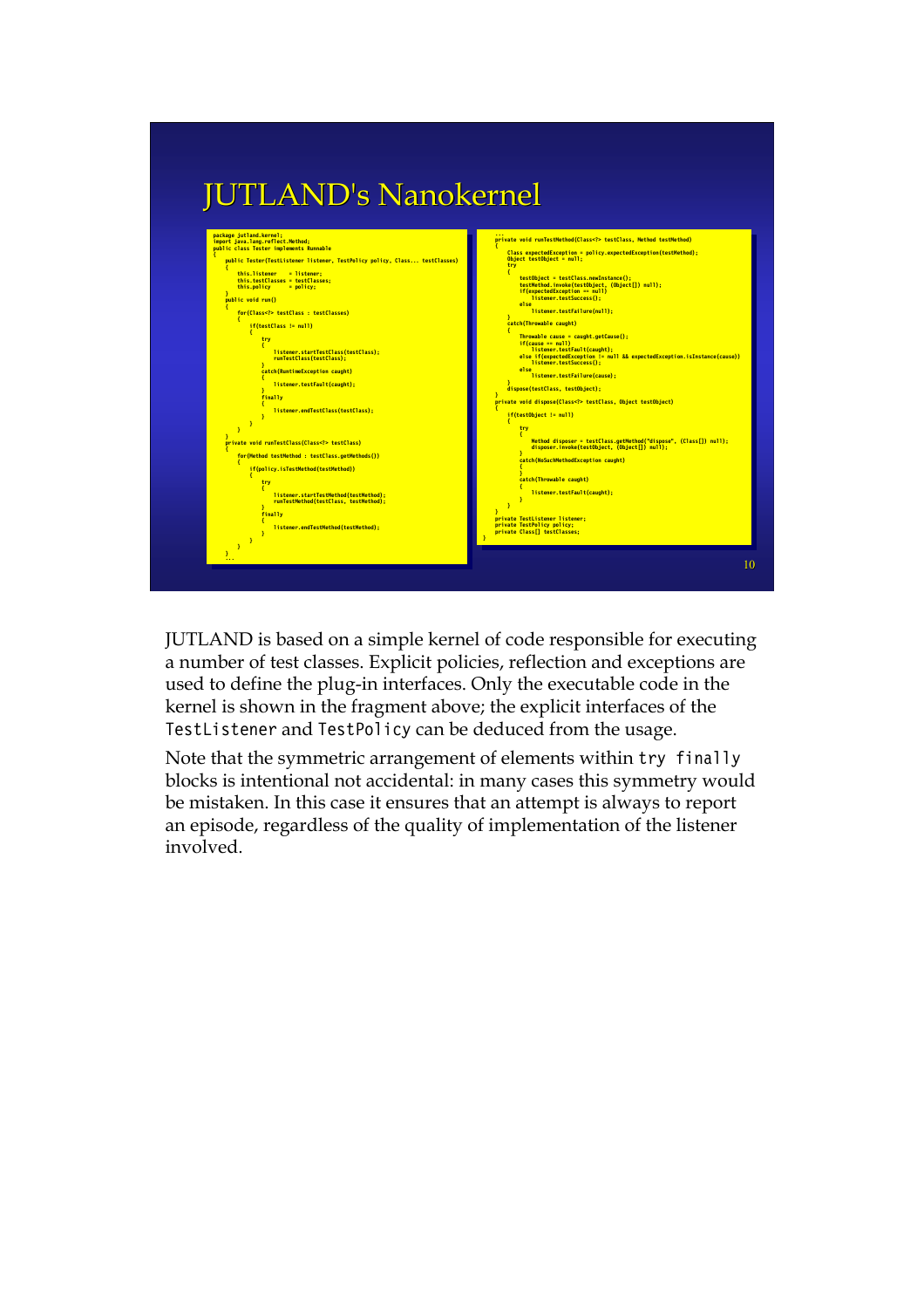

This simple and simplified version of grep is taken from Kernighan and Pike's *The Practice of Programming*.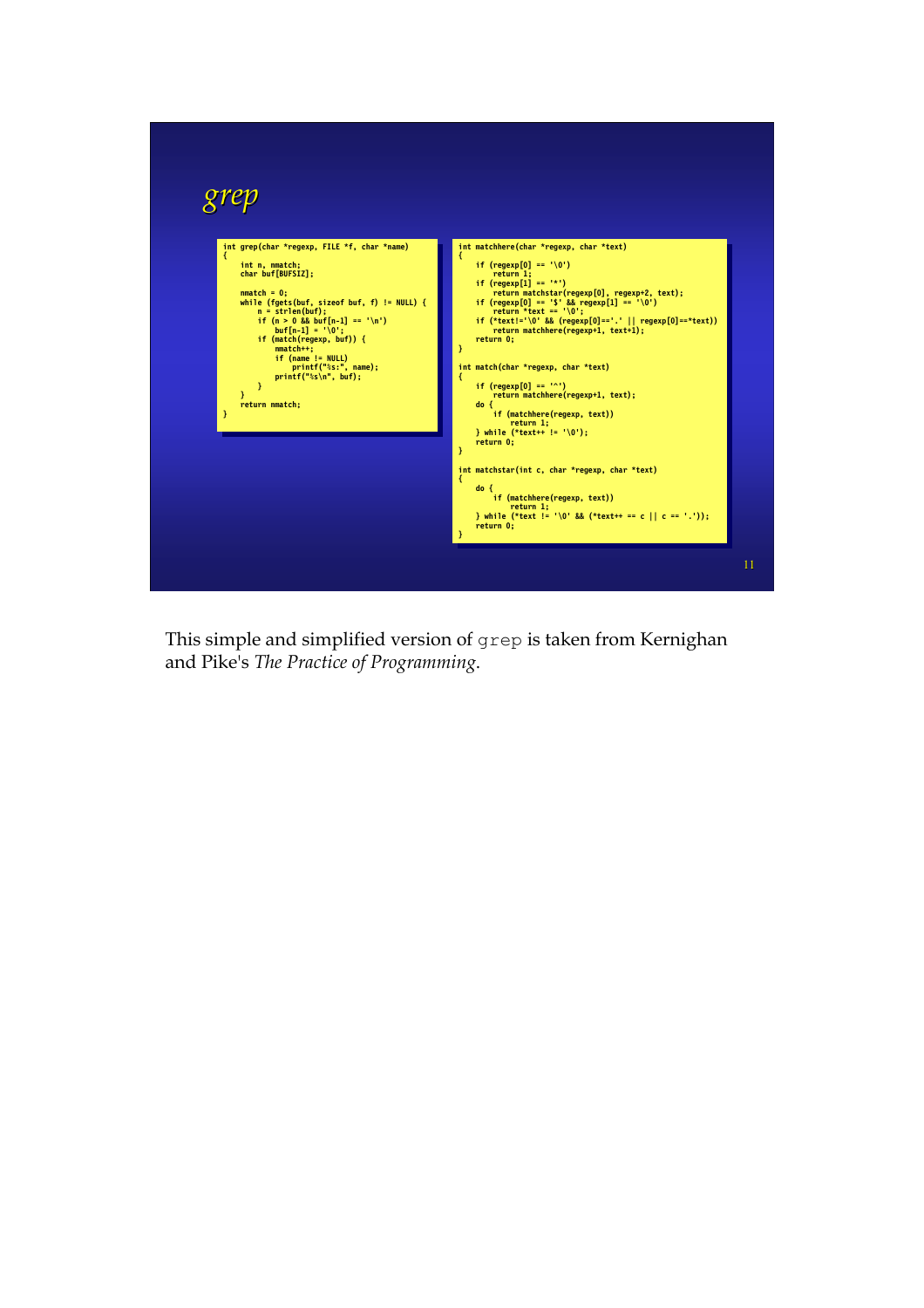

This simple and simplified version of Scheme's eval is often used to highlight the elegance of meta-circular approaches to language interpretation.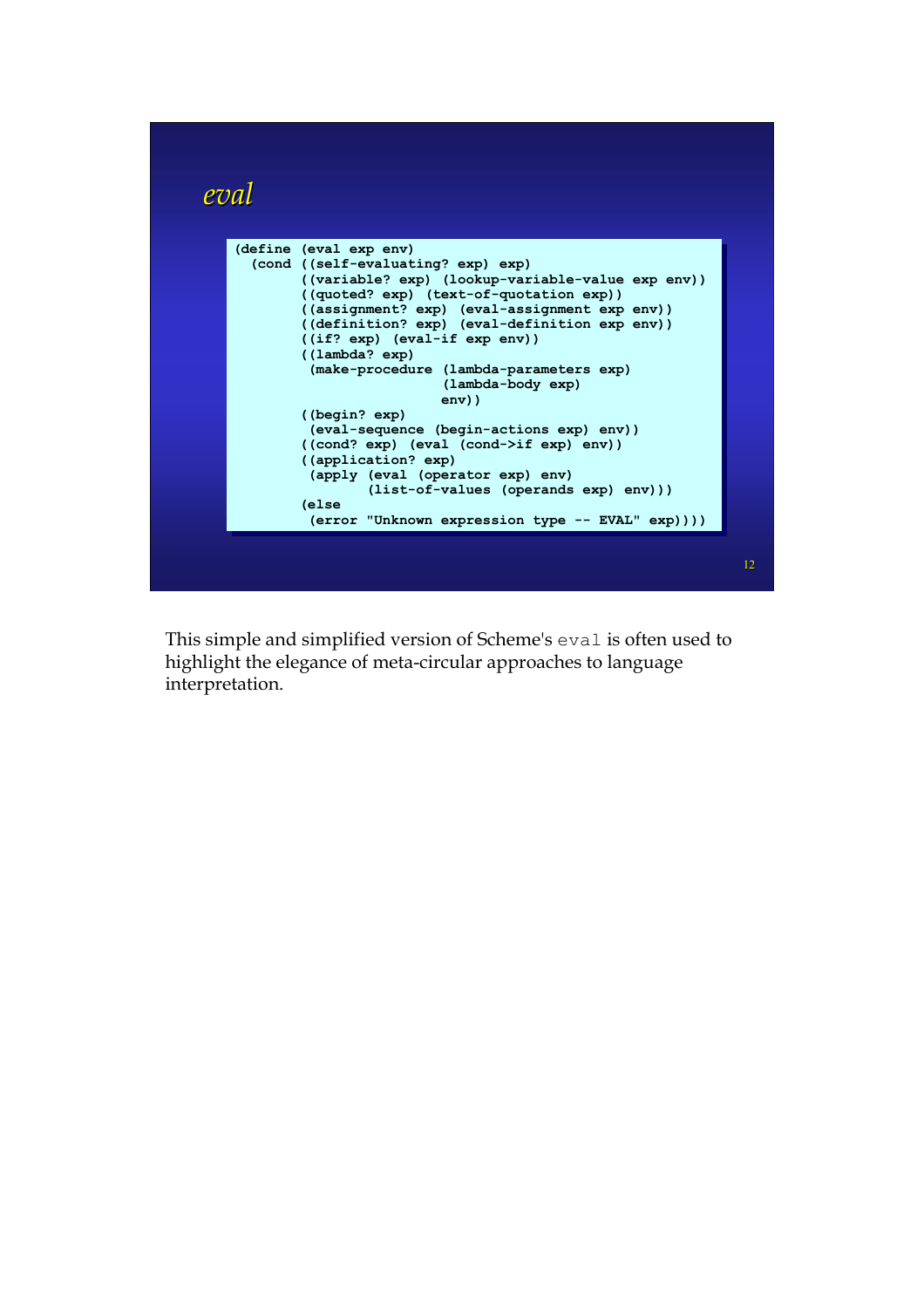#### Decremental Development

- Don't include the unused or repeat yourself like a broken record (or CD... whatever)
	- **Eliminate Waste (Lean Development), Don't Repeat** *Yourself* (Pragmatic Programming), Once And Once *Only* (Extreme Programming), *Omit Needless Code* and *Unify Duplicate Code* (Programmer's Dozen)
- Refactoring, encapsulation and libraries are tools that help in the search for the minimum
	- $\cdot$  Hill-descending techniques
	- Refactoring is gradual, stable and goal oriented

13

To quote Dennis Ritchie and Ken Thompson:

There have always been fairly severe size constraints on the Unix operating system and its software. Given the partially antagonistic desires for reasonable efficiency and expressive power, the size constraint has encouraged not only economy but a certain elegance of design.

This perspective applies during the envisioning of a design, its realisation and its reconsideration. The more code there is, the harder it is to reason about. This suggests that the code of a system that goes into production should be essential and focused on clear communication a view that is undermined by the view that code is a disposable instruction to the machine rather than the machine a disposable means to execute code.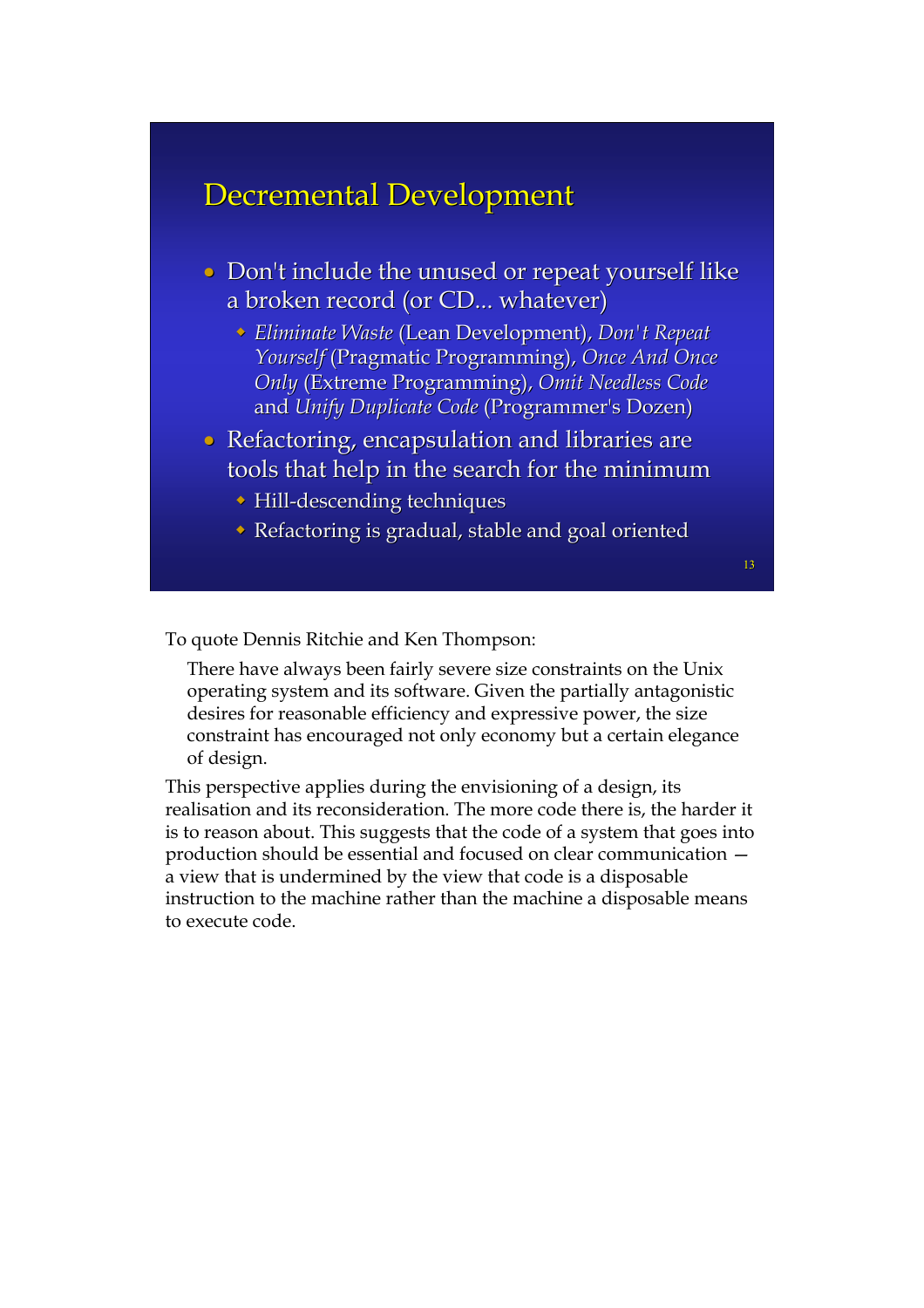## **Consideration 2: Visibility**

*Design involves assumptions about the future of the object designed, and the more Design involves assumptions about the future of the object designed, and the more the future resembles the past the more accurate the assumptions are likely to be. But the future resembles the past the more accurate the assumptions are likely to be. But designed objects themselves change the future into which they will age. designed objects themselves change the future into which they will age.*

**Henry Petroski,** *To Engineer is Human* **Henry Petroski,** *To Engineer is Human*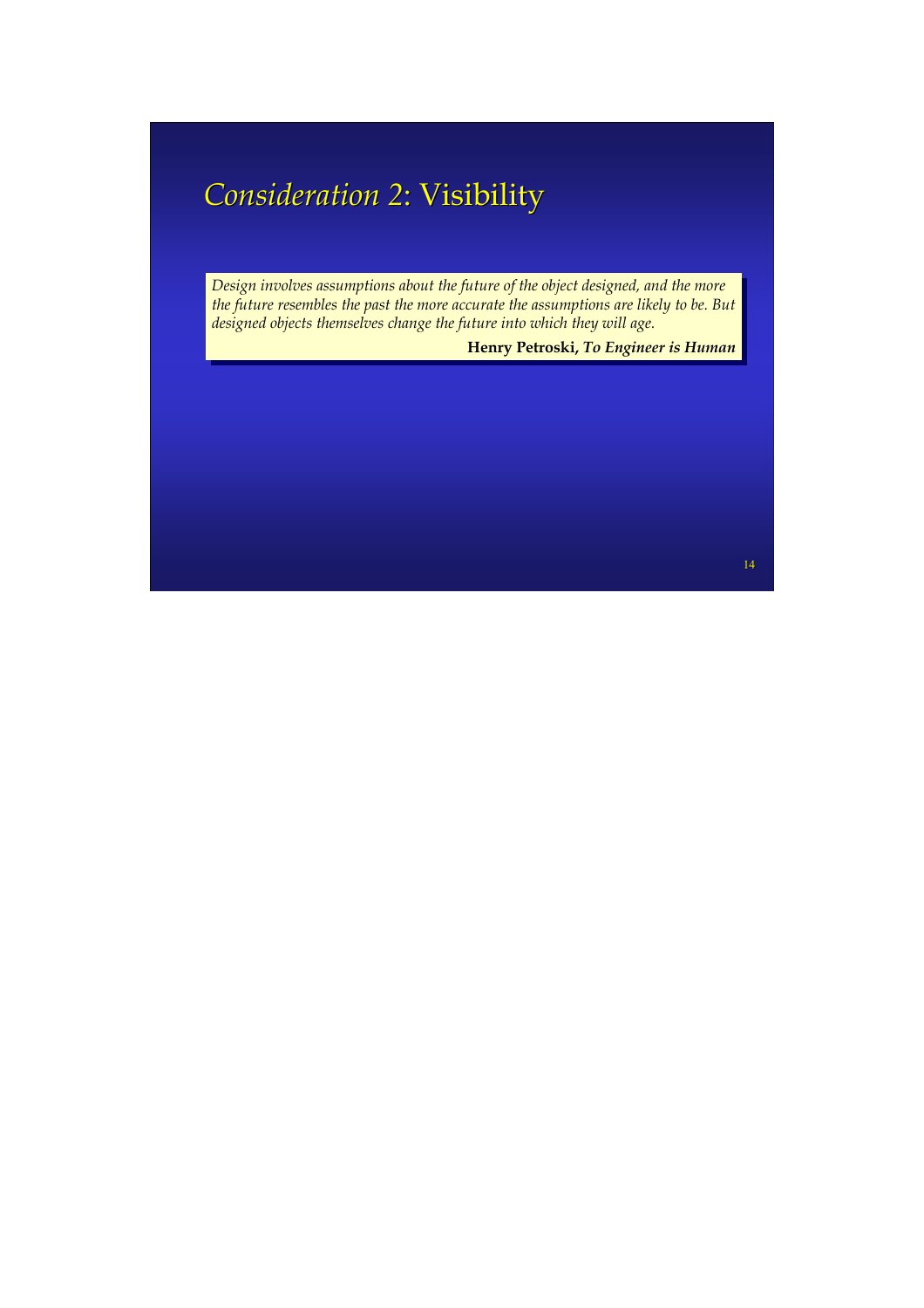### The Nature of Software

- Software exists in an abstract space
	- $\bullet$  Absence of physicality makes its development hard to estimate accurately from our physical perspective
	- $\rightarrow$  Any use of physical space for exposition or representation is by necessity metaphorical
- Practices need to emphasise making the invisible more visible
	- $\triangle$  E.g. the role of a shared and recognised architecture
	- $\bullet$  E.g. the use of patterns in design
	- $\bullet$  E.g. communicating intent in code

15

Although certainly structured, the space in which software is conceived is not a physical one. This means that it is as neutral and open to many forms of visualisation as it is susceptible to false metaphors and invisibility. For example, when we draw parallels between software concepts and the worlds of physics or building architecture, the mapping between ideas is metaphorical rather than direct, which means that in some cases ideas may correspond simply but falsely.

The absence of physicality and consequent loss of visibility also presents problems when it comes to estimation of scope and scale of tasks. Humans are geared up to perceive the world physically, so the loss of physical dimension has us reaching for physically related metaphors to navigate and estimate the world of software.

In this light, we can see that increasing visibility of the invisible or implicit is a significant consideration in development. Significant decisions and differences need to be emphasised and made more rather than less obvious. The very notion of following idioms to highlight familiar patterns of usage and structure, whether actual design patterns or matters of convention such as naming, is in this vein. It is also worth noting that many uses of the term *idiom* are not actually idiomatic, in the sense that they are not the practice common to a significant grouping of people or that they are actually foreign rather than idiomatic usage, i.e. borrowed in from other languages. Many "idioms" are just techniques whose authors aspire for them to be idiomatic.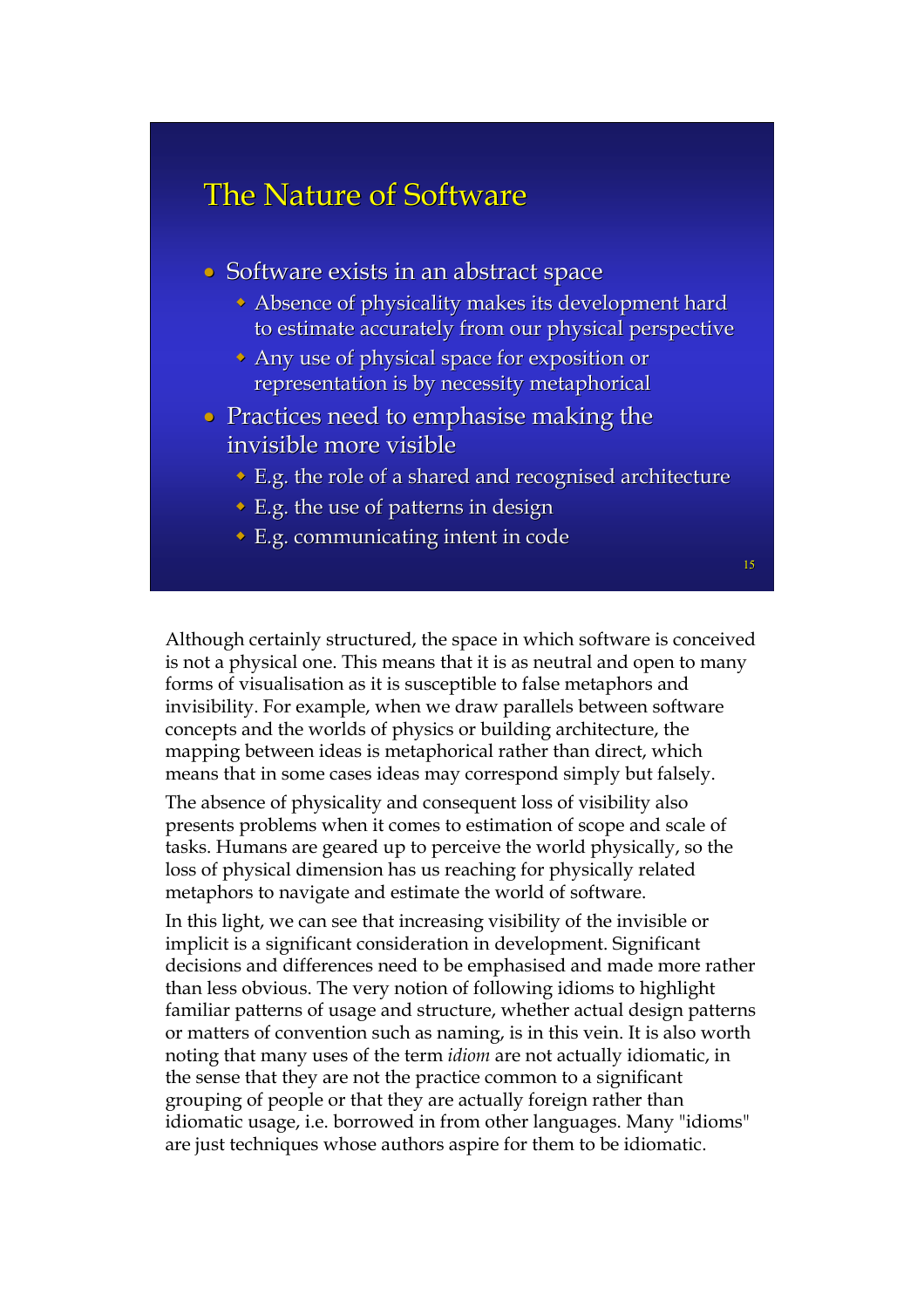### Visibility in Development Processes

- Open source and agile development place value on visible steps and the use of feedback
	- $\rightarrow$  Architectural progress is visible and empirical
- Incremental development is based on stepped progression and accumulation progression and accumulation
	- $\bullet$  Don't just iterate, come up with something!
- Scenario-driven development focuses on usable functionality as the measure of an increment
	- Don't just produce stuff, produce usable stuff!

16

The empirical nature of software development is in contrast to the defined nature of many processes that have been (and still are) often applied to software development. The contrast is one that inevitably creates mismatch and tension between "predicted" outcomes and schedules and actual development. The open and uncertain nature of the many forces on software development, whether technical or functional, suggests that a development process needs to expose rather than smother risks and uncertainties, and to make its progress visible in terms that can be considered meaningful and faithful.

Even if news on progress is bad news, it is better to have this than no news, and more honest than wrong news. Reasonable decisions cannot be taken in the absence of accurate information. Decisions on progress and direction need to be taken on many different time scales, which suggests that feedback loops at different levels of development and orders of time are essential to ensure accuracy, whether minute to minute or month to month.

Iterative and incremental lifecycles navigate development based on such feedback looks, with agile processes taking the next step by ensuring a rich network of feedback at different scales. Scenario-driven development, whether through stories or use cases, ensures that macrodevelopment steps are taken primarily in terms of visible functionality and not software artefacts, which have less visibility to stakeholders.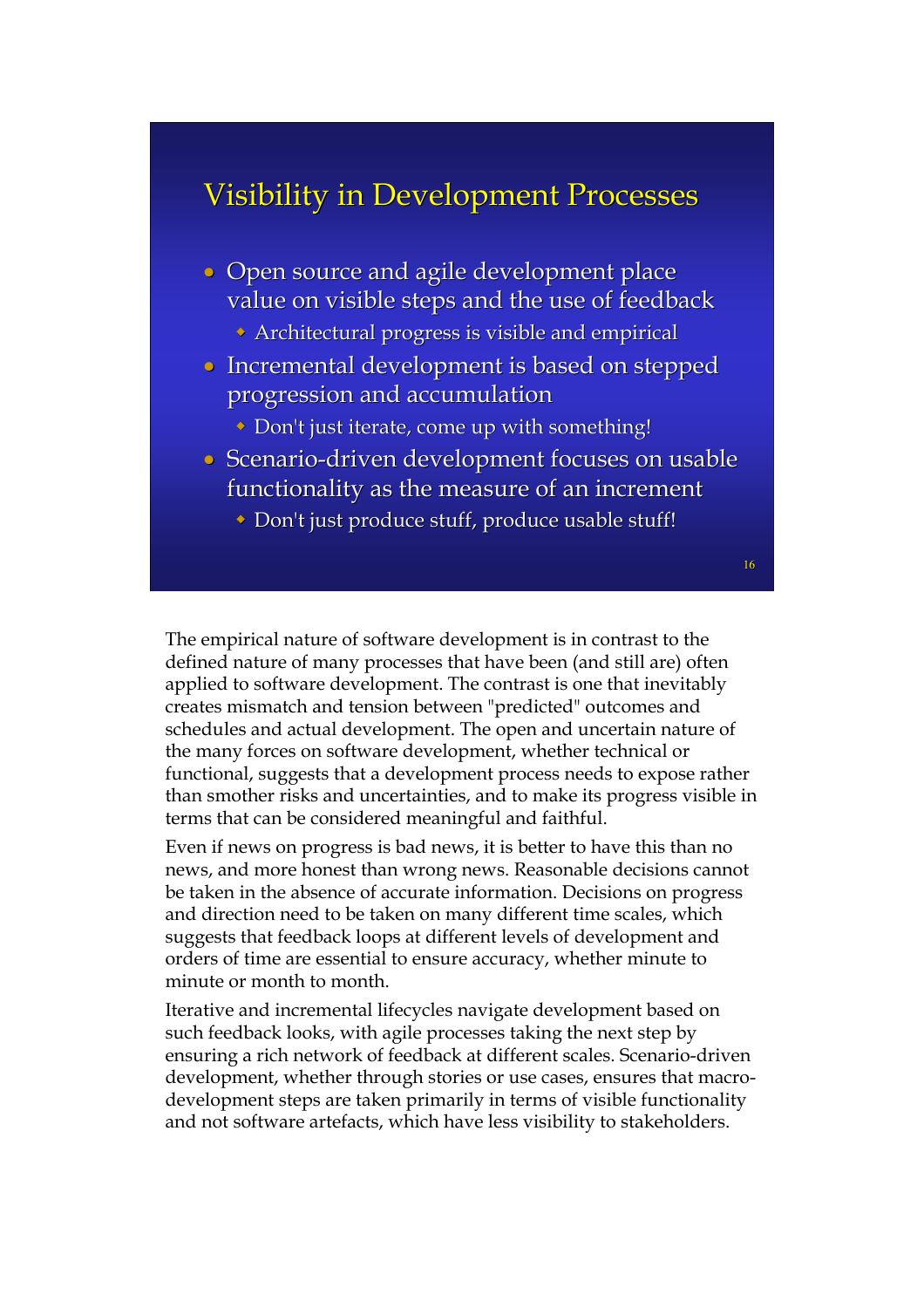### **Concretion of Implied Concepts**

- Discovery of types for values, management and control, collectives, domains, etc
	- $\bullet$  Implied concepts or collocated capabilities can be made more visible by recognising these as objects of distinct and explicit types, i.e. usage becomes type
- For example...
	- $\blacktriangleright$  Strings for keys and codes become types in their own right, e.g. ISBNs, SQL statements, URLs
	- $\triangle$  Recurring value groupings become whole objects
	- Behaviour based on *static*s implies a manager object

There are often implied concepts in code. For instance, few examples of int in code are actually just plain 32-bit signed integers free of interpretation. There is often an implied and associated concept being represented. This is often made clear(er) by their naming, context and usage. However, sometimes the enforcement of this implied concept is tedious and the visibility of the concept low.

Although ISBNs may reasonably be communicated via strings, this is not necessarily the best in-program representation for their manipulation. They are not arbitrary strings free of constraints and interpretation, so wrapping a string in a type that enforces their well formedness increases the visibility of the concept in the code, making the implicit explicit. It also reduces duplicate code and unspoken assumptions, and increases opportunities for change of representation. Likewise, groupings of individual items that are passed around together and treated as a whole — e.g. three integers representing a date — or where the grouping is more stable than the stability of the individual items — "If you have a procedure with ten parameters, you probably missed one" (Alan Perlis) — suggest encapsulation of the concept as a named type rather than as a ragtag assortment of individual values.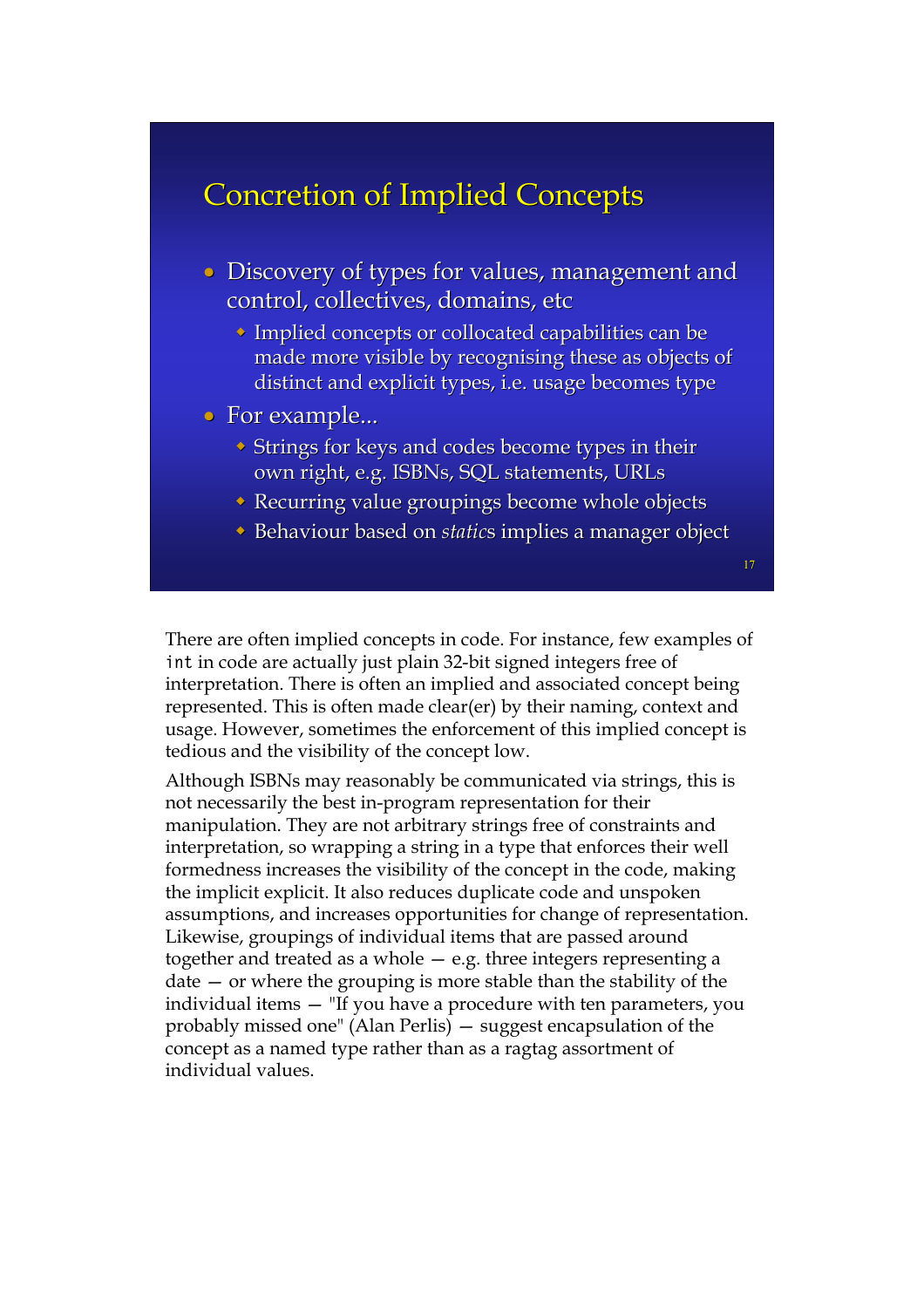## **Consideration 3: Spacing**

*"That's a great deal to make one word mean," Alice said in a thoughtful tone. "When I make a word do a lot of work like that," said Humpty Dumpty, "I always pay it extra." pay it extra." "That's a great deal to make one word mean," Alice said in a thoughtful tone. "When I make a word do a lot of work like that," said Humpty Dumpty, "I always* 

**Lewis Carrol,** *Through the Looking-Glass, and What Alice Found There* **Lewis Carrol,** *Through the Looking-Glass, and What Alice Found There*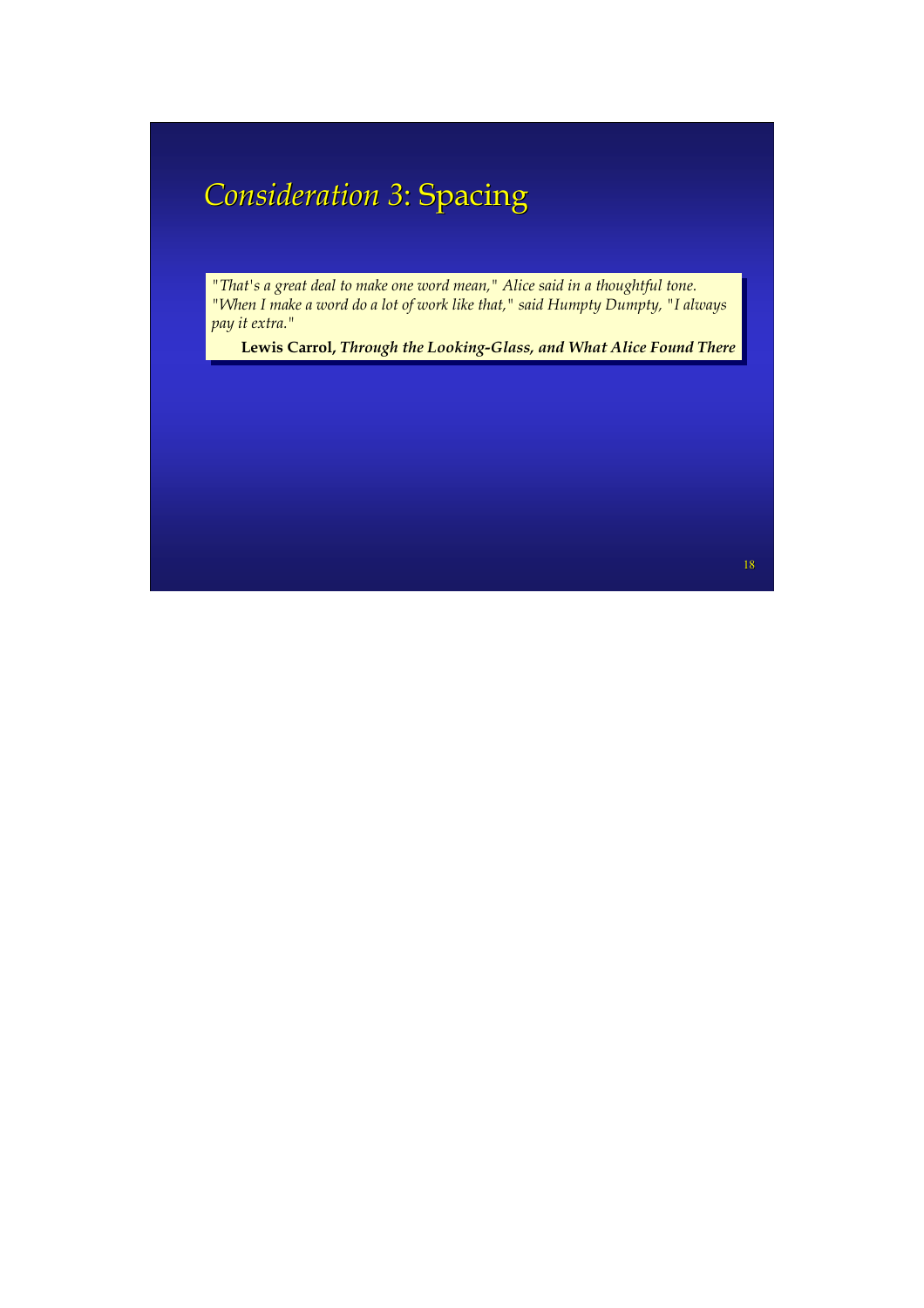### Locality and Separation

- Spacing introduces separation between parts, making parts more distinct and focused
	- $\bullet$  The conceptual spacing between components
- $\bullet$  Agility is not just about process, organisation, tools, skills and attitude: architecture matters
	- $\bullet$  Most systems are rife with coupling and excuses
- Class hierarchies can become so jammed with purpose as to cause cognitive gridlock purpose as to cause cognitive gridlock
	- $\triangle$  E.g. inheritance layers from infrastructure to domain

19

With perhaps the exception of user interfaces, any discussion of space in software is inevitably based on a metaphorical view rather than one that is perceived directly through human senses. Diving too deeply into this metaphor without coming up for a reality check can lead to some false conclusions. However, there is still plenty of depth to be had.

Spacing is present in many aspects of software and its development, whether in the literal interpretation of spacing in source code or the more conceptual spacing to be found in separating concerns in module design. Of course, there is a balance to be found: don't get lost in whitespace or fragments.

Spacing can enhance visibility, letting each concept stand alone and more clearly distinct from others. For example, spacing is what divides uncohesive wholes into more cohesive individual parts, each more clearly understood. The loosening of coupling is also an act of introducing space between parts. And, of course, with spacing comes boundaries and, therefore, interfaces. Such separations support parallel work, stable protocols, simplified testing and the ability to change the parts behind the interfaces freely and independently.

In terms of cohesion, placing definitions all together in a single place reduces visibility and overwhelms any sense of locality. Spacing definitions apart, e.g. in separate files, improves both visibility and locality, assuming that the spacing is not arbitrary. On the other hand, too much spacing leads to a loss of visibility, i.e. fragmentation.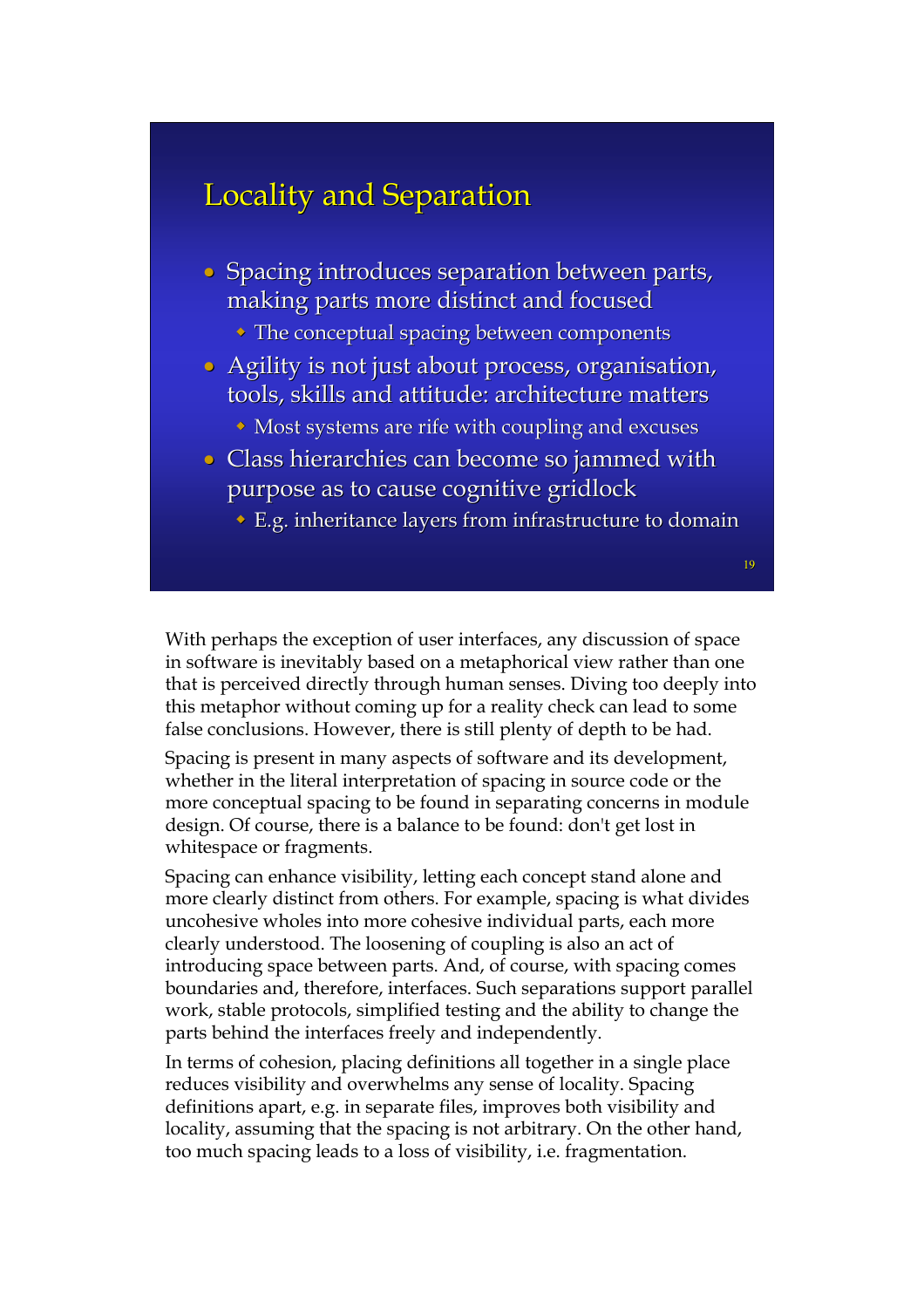### Infrastructure + Services + Domain



The class hierarchy shown above is not an uncommon approach to organising hierarchies, with infrastructural plumbing at the root, additional adaptation beneath that, before reaching the actual domain classes of interest. This does exhibit layering of concepts, and therefore some spacing between them, in a way not found in hierarchies that mash incidental detail, plumbing and domain concepts together. However, this use of inheritance to accumulate through layers steadily increases the dependencies that any leaf class — and its authors, clients and tests — must contend with. So, in spite of its other qualities of separation, there is a degree of hierarchy lock-in and overhead that arises from insufficient separation between the conceptual layers.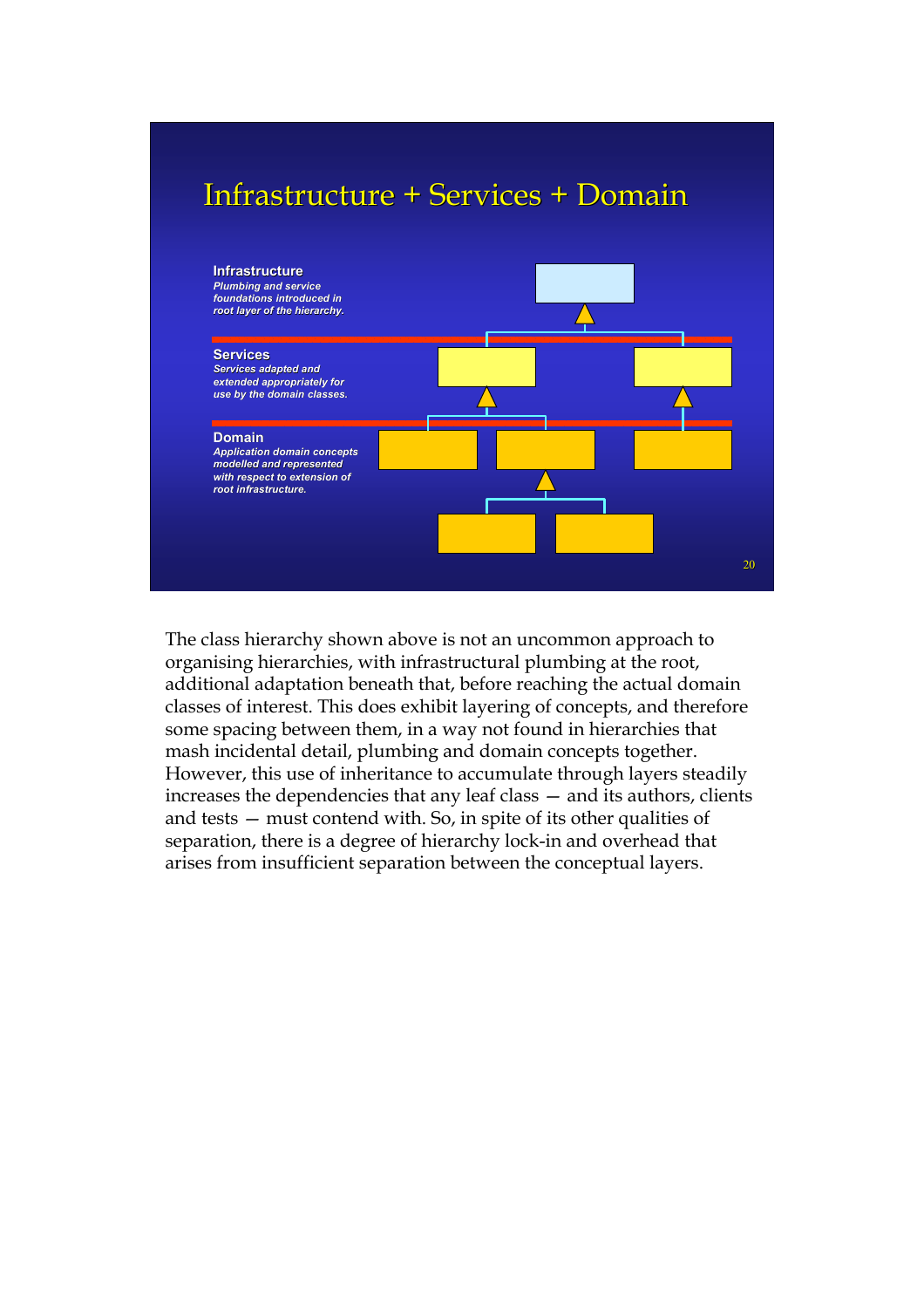

Space through separation and composition offers orthogonality and greater composability. The focus is more naturally on the domain first and infrastructure as a tertiary detail, and not necessarily one that has to intrude much past the services layer. Delegation through conceptual roots expressed as pure interfaces leads to a stricter and more separated layering that is more supple.

Orthogonality is often the key to unblocking the obstacles arising from information overload. So, favour Strategy and other pluggable approaches that push behaviour out of a class hierarchy over those that push behaviour down, such as Template Method, and split classes and hierarchies along role lines.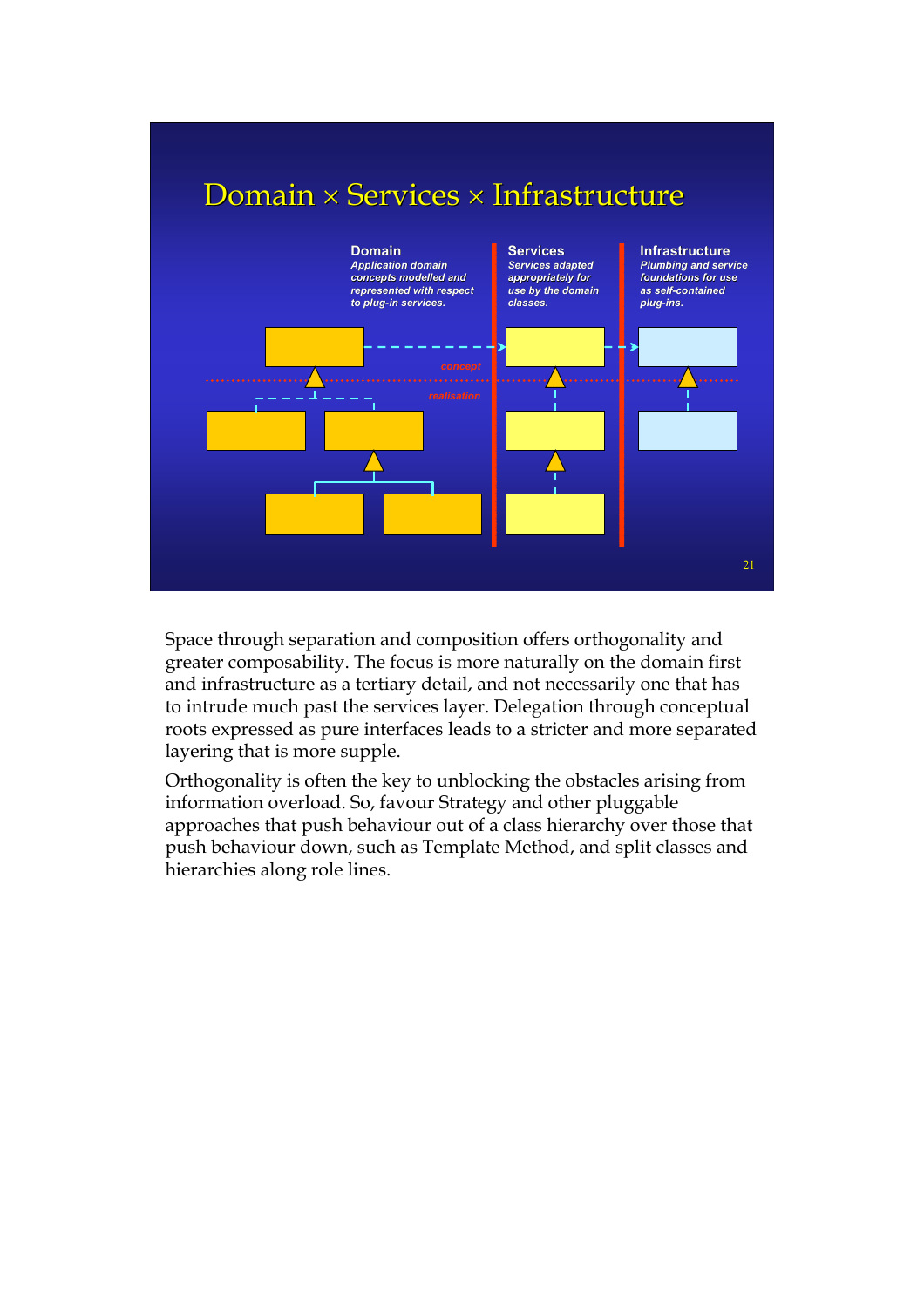#### **Inversion Layers**

- Dependency inversion eliminates the transitive dependencies of many layered architectures
	- $\bullet$  Leads to a more testable, plug-in design style



Moving to a design where essential dependencies are visible and nonessential ones hidden can be considered a common soundbite behind much OO thinking. However, the approach advocated here is stronger than the usual approach: place an object or group of objects at the centre of their own apparent universe, with clear spacing between them and any external dependencies, bridging through self-centred interfaces rather than concrete types. A self-centred interface is one that is defined by the object demanding the services rather than one defined by a separate party and adopted by an object. Such selfishness leads to a highly localised, open and testable architectural style, sidestepping the problems of Singleton objects and the transitive coupling through layers common in many architectures.

Some developers have already come across this style in the context of introducing Mock Objects for testing database dependencies, or the use of Dependency Injection in the context of specific middleware platforms, or the choice to base a system's extension on plug-ins. However, this approach applies more broadly than each of these specific instances. A more object self-centred approach to class design should generally  $-$  not just specifically  $-$  be considered the way to do business with objects. It leaves more space to think, to breathe and to change one's mind. It also helps to contain assumptions and reduce the span of changes. There is considerable evidence that span of changes is broadly indicative of system health, i.e. shotgun maintenance.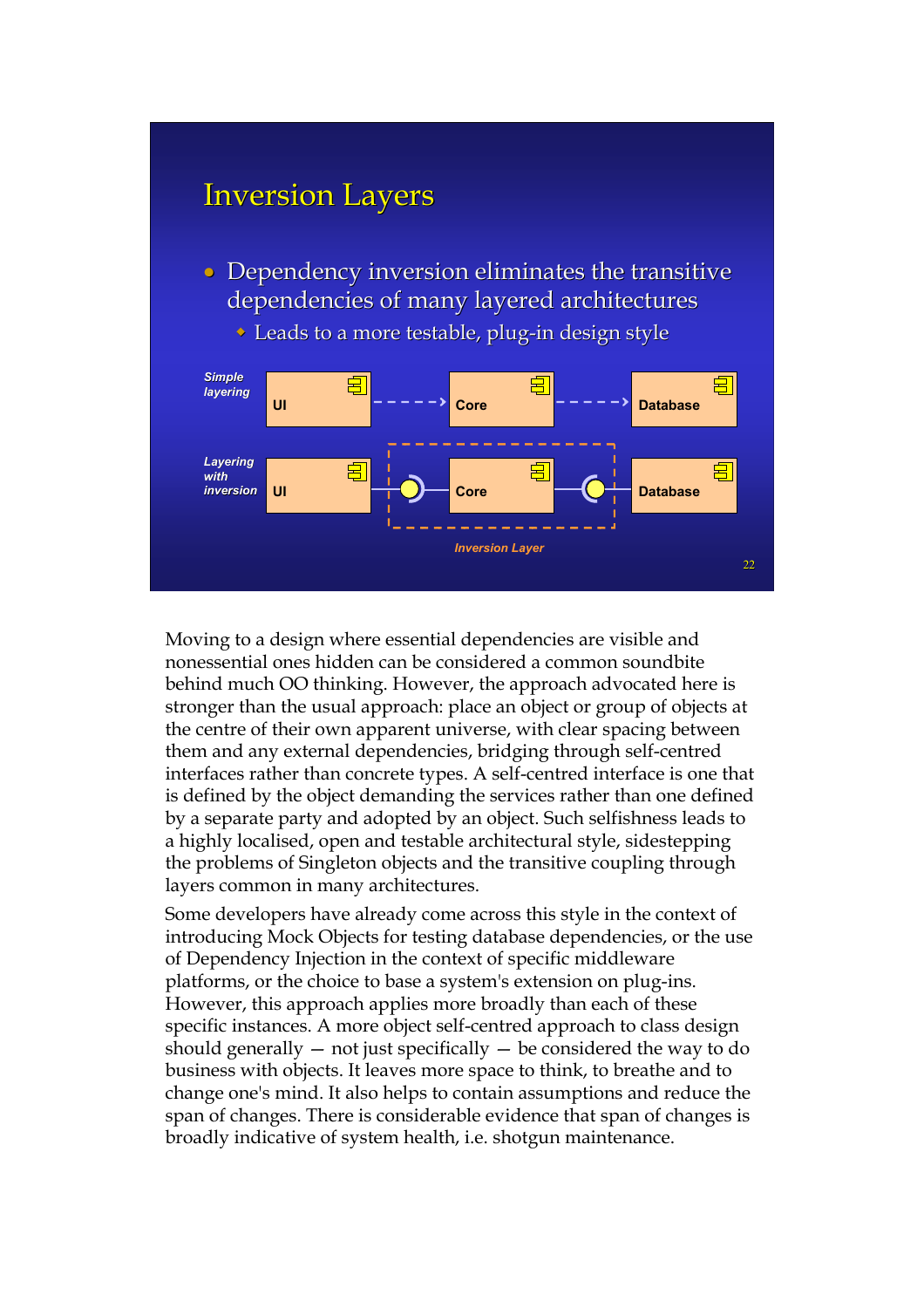### **Consideration 4: Symmetry**

*Due or just proportion; harmony of parts with each other and the whole; fitting, Due or just proportion; harmony of parts with each other and the whole; fitting, regular, or balanced arrangement and relation of parts or elements; the condition or regular, or balanced arrangement and relation of parts or elements; the condition or quality of being well-proportioned or well-balanced. In stricter use [...]: Exact quality of being well-proportioned or well-balanced. In stricter use [...]: Exact correspondence in size and position of opposite parts; equable distribution of parts correspondence in size and position of opposite parts; equable distribution of parts about a dividing line or centre. (As an attribute either of the whole, or of the parts about a dividing line or centre. (As an attribute either of the whole, or of the parts composing it.) composing it.)*

**Oxford English Dictionary Oxford English Dictionary**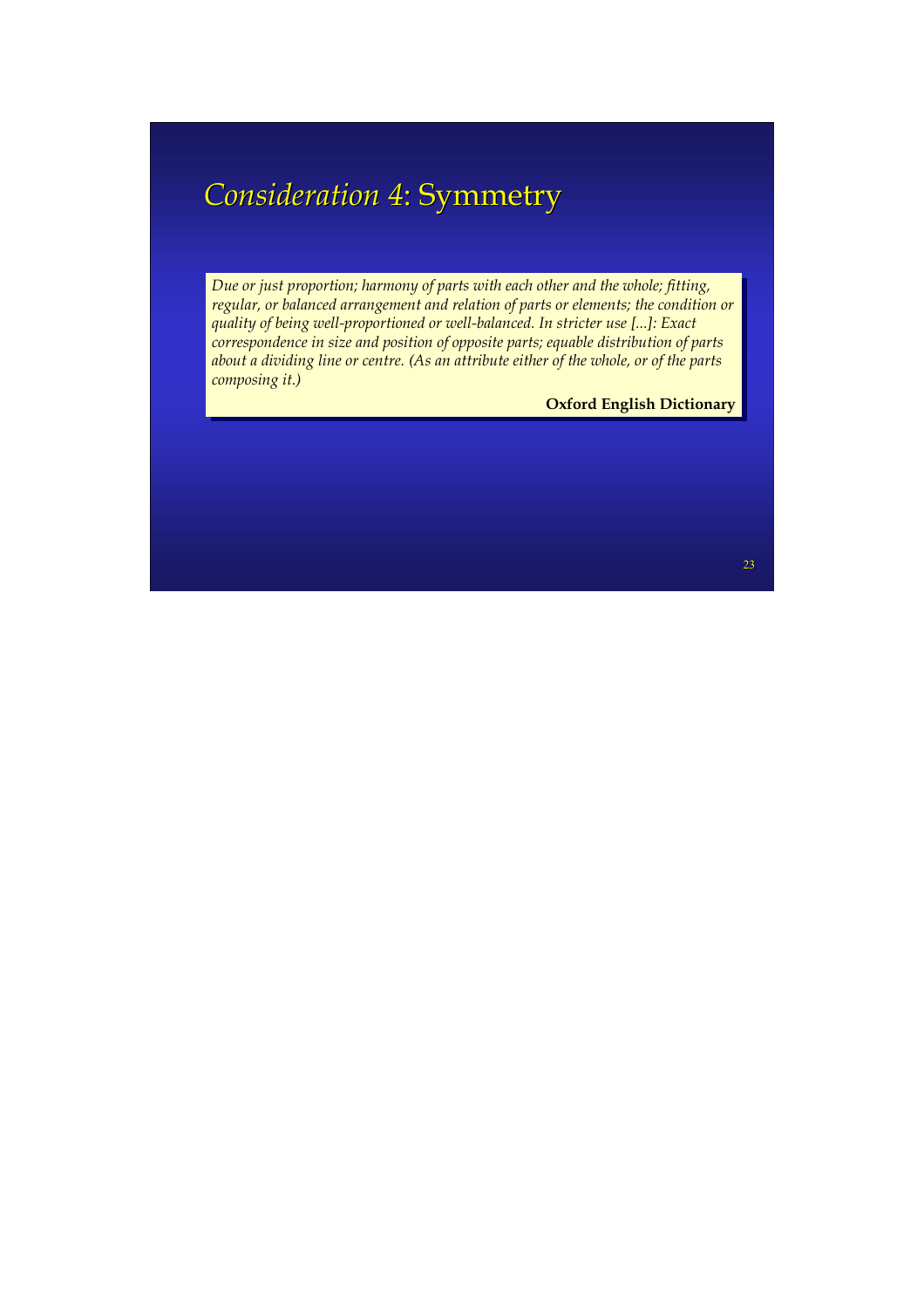#### In Search of Balance

- $\bullet$  Symmetry is with respect to an aspect, a point of view, a part, a domain, a formalism, etc
	- $\bullet$  Symmetry has various definitions, ranging from a formal view of invariance to a more everyday one based on completeness, consistency and balance
- Making symmetry is significantly more important to most designs than breaking it
	- It is sometimes easy to see one as the other  $-$  many examples of symmetry breaking from one point of view are examples of preservation from another

Just as symmetry should not be overplayed, neither should asymmetry or the reduction of symmetry be presented as an end goal or virtuous destination of design. Perfect symmetry is not only difficult to achieve: in software development it is also somewhat difficult to define! However, blindly breaking symmetry is unlikely to have a useful effect: experience suggests that most software systems are in need of more rather than less symmetry.

In software, as in physics, symmetry breaking is an effect rather than a cause, so we must look deeper. We can see many examples where the recognition and fixing of a broken symmetry has led to an improvement. For example, regularity of naming convention and argument lists emphasises likeness through likeness of form. Its informational nature makes software more easily reversible than the real world, so time's arrow need not command the same reverence it does in the real world: actions can be undone or redone with impunity.

Symmetry breaking has an important role to play, but one that is subordinate to the making of symmetry in a practical domain so often lacking in it. A disproportionate number of API design problems can be characterised in terms of broken symmetry. Some problems have competing symmetric and asymmetric solutions. For example, in the problem of the dining philosophers one solution is to break symmetry by requiring that one philosopher uses a different hand to the others, and another is to make the abstract concept of management concrete, i.e. introduce a waiter.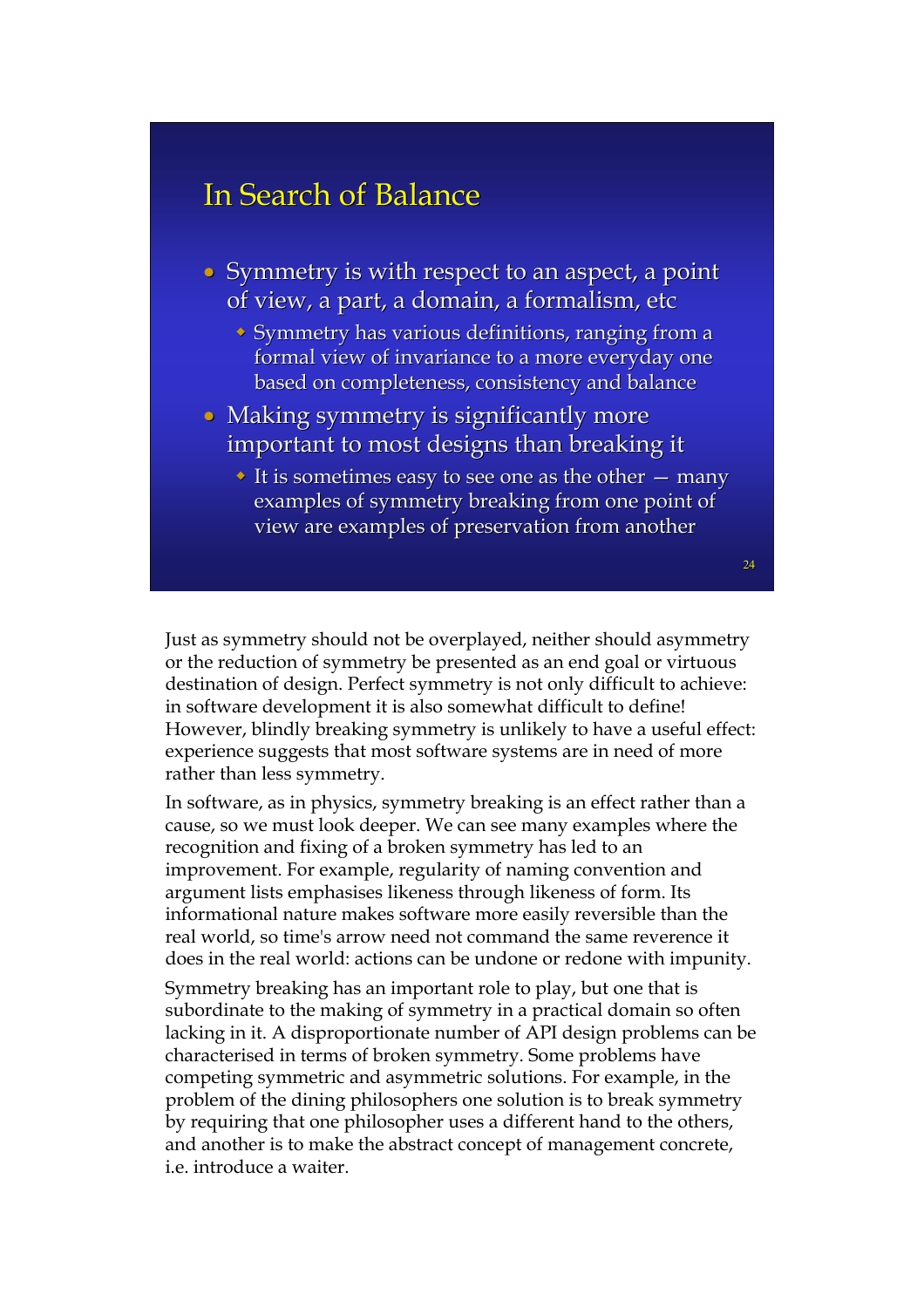### In Search of Alignment

- $\bullet$  Alignment between two domains or views is a common form of symmetry
	- $\cdot$  "The elements of symmetry of the causes are to be found in the effects produced" (Pierre Curie)
- For example...
	- $\triangle$  Aligning problem and solution domains (e.g. DSLs)
	- $\triangle$  Aligning architecture and organisational structure (Conway's "Law") (Conway's "Law")
	- $\bullet$  Aligning architectural partitioning and stability

A correspondence in structure between the domain of the problem and the domain of the solution, i.e. *modelarity*, makes comprehension of the designed modular structure and the problem domain easier. Do not underestimate the pressure that a desire for alignment can exert on design and other concepts or artefacts in use. This is as true in everyday life as it is in software.

For example, *island* and *isle* are conceptually related and, one would assume, etymologically related. However, they are false cognates, with *isle* influencing the spelling of *island*: *isle* came to Middle English via Old French (*ile*, now *île* in Modern French) from the Latin (*isle*, from *insula*); *island* came from Old English *igland* (or *egland* or *eigland*), where *ig* itself meant *island*, via Middle English *ilond*. A similar effect can be seen today in the increasing tendency to spell (and recognise as correct) the spelling of *minuscule* as *miniscule*, after the increasingly common pattern of the *mini-* prefix.

We can also see alignment in the evolution of old measurement units. Unrelated units tend to align with one another over time, especially when subject to other forces, e.g. monetary. For example, in the reign of Elizabeth I the English mile was lengthened by nearly a tenth from its traditional Roman length to one that aligned more conveniently with the perch, the unit used to measure land and define ownership.

Regularity and irregularity explains why children tend take longer to learn how to use strong verbs — where the past tense is formed via vowel shift, e.g. "I run" becomes "I ran" — than weak verbs — where the past tense is formed via suffixing, e.g. "I walk" becomes "I walked".

25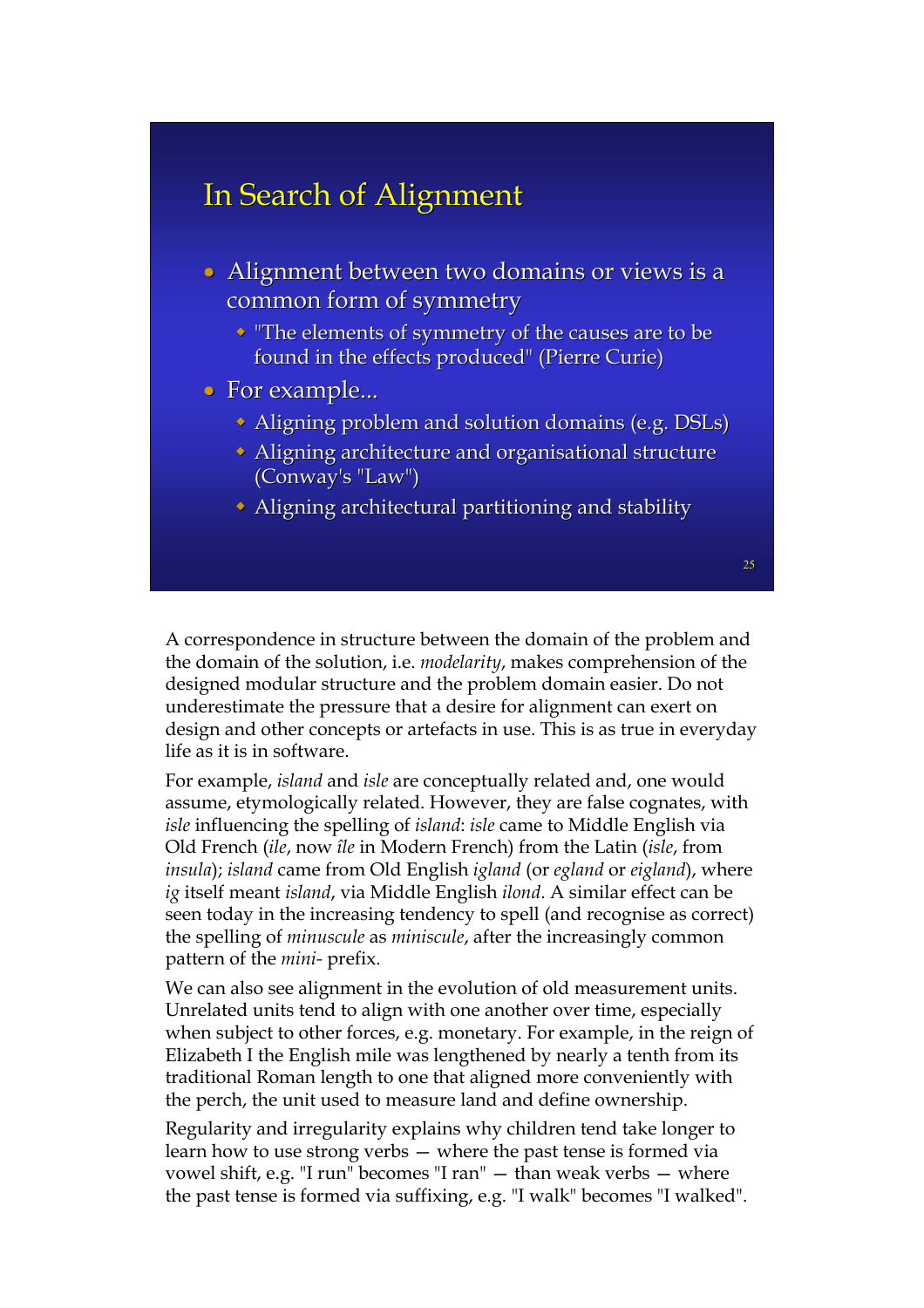### **JUnit Symmetries and Asymmetries**

- Recursively consistent execution capability in the JUnit test runner UI for Eclipse
	- $\rightarrow$  By simple selection, can choose to execute all the tests in a project, a package, a class or a method
	- $\bullet$  Not present on the default runner UIs for JUnit 3.8
- $\bullet$  The family of assertions pair up nicely...
	- *assertTrue assertTrue* and *assertFalse assertFalse*, *assertNull assertNull* and *assertNotNull assertNotNull*, *assertSame assertSame* and *assertNotSame assertNotSame*, ...
	- **But sadly, and noticeably, neither** *assertEquals* **nor** *assertArrayEquals assertArrayEquals*have a partner have a partner

Over time JUnit has become more symmetric in terms of its use and feature set. For example, assertTrue was once not accompanied by assertFalse (and before that it was named simply assert, which was set to clash with the J2SE 1.4 keyword). The symmetries highlighted above as missing are standard in NUnit, which can be considered a later generation of the same design family. Note that although there is a strong case for assertEquals and assertArrayEquals to have negating counterparts, the same is not true for assertThat, whose constraintbased approach supersedes the need for such balance.

A tendency to align and improve perceived symmetry can be seen as a desire to reduce friction from minor differences by emphasising similarity and fit. This is particularly true of both API and UI design.

As an aside, the act of refactoring with respect to functional tests is one of symmetry preservation: functional behaviour is invariant while the structure of the code changes.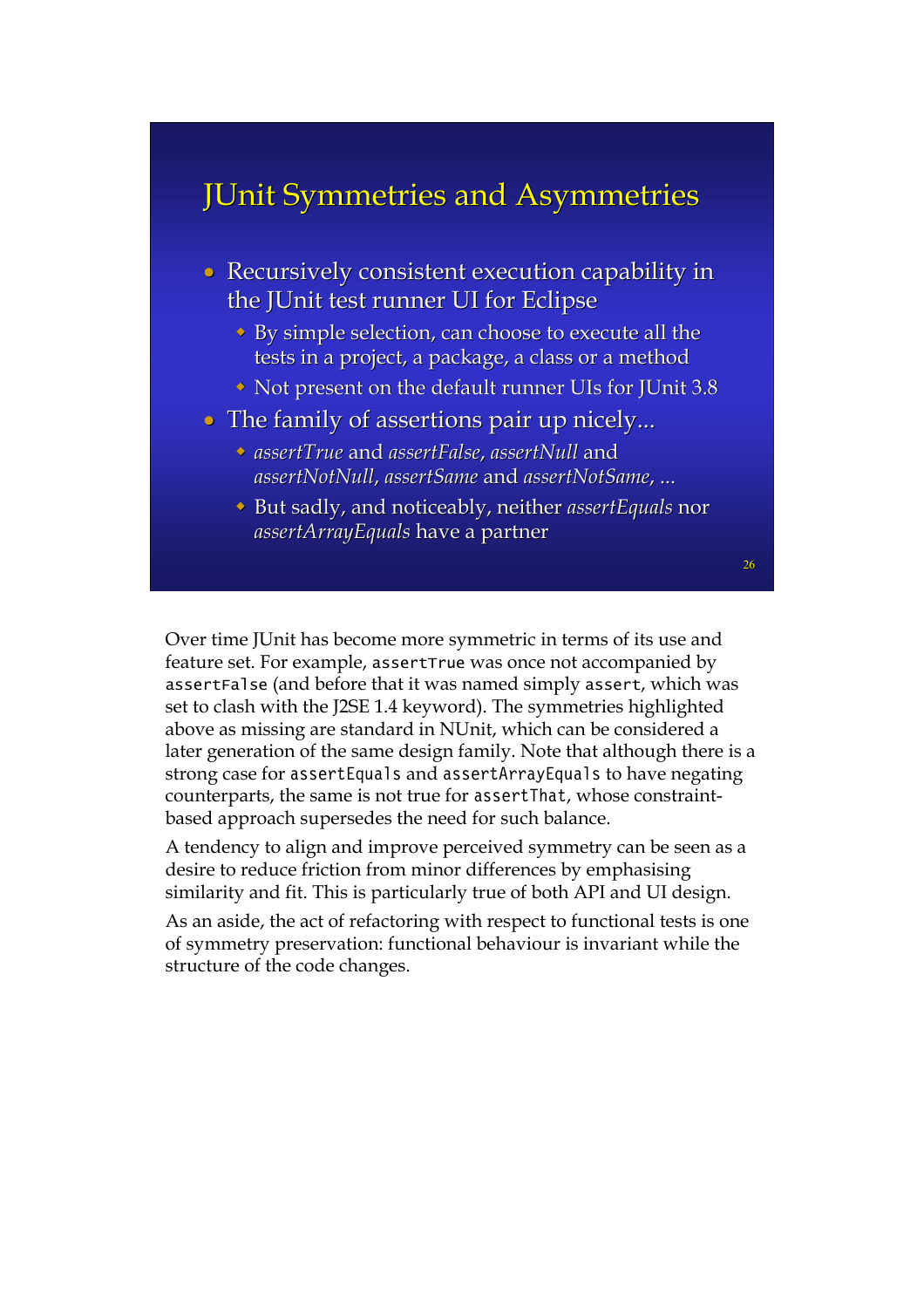### **Consideration 5: Emergence**

*Recognize that you are not assembling a building from components like an erector Recognize that you are not assembling a building from components like an erector set, but that you are instead weaving a structure which starts out globally set, but that you are instead weaving a structure which starts out globally complete, but flimsy; then gradually making it stiffer but still rather flimsy; and complete, but flimsy; then gradually making it stiffer but still rather flimsy; and only finally making it completely stiff and strong. only finally making it completely stiff and strong.*

**Christopher Alexander,** *A Pattern Language* **Christopher Alexander,** *A Pattern Language*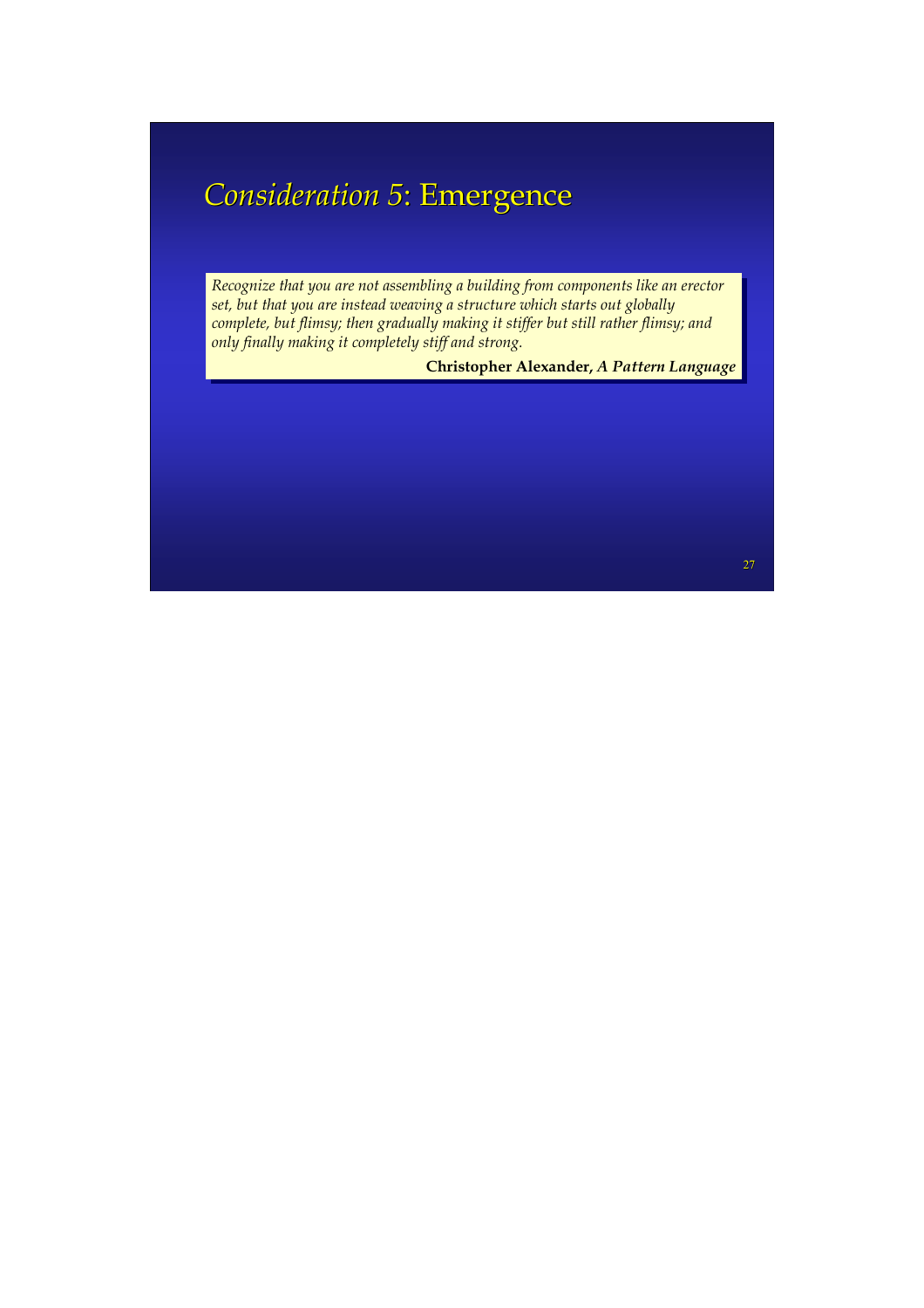#### The Product of the Parts

- Complex and sophisticated behaviour can arise from simple rules
	- $\bullet$  Emergent properties can be counterintuitive and at odds with appearances
	- $\rightarrow$  Control without control
- Emergent behaviour can be undesirable as well as desirable
	- $\rightarrow$  Without awareness of emergence, a development can become mired in patchwork special-case code and a victim rather than a user of queuing theory

Not all aspects and levels of a system's behaviour have to be defined painstakingly and explicitly, enumerated in patchworks of special cases. Behaviour can arise out of combination and collaboration: it does not itself need to be modular in definition. One of the most common examples of emergent behaviour is that of flocking, complex behaviour that relies on three simple rules:

*Separation*: don't crowd or bump into your neighbours.

*Alignment*: go in the same direction as your neighbours.

*Cohesion*: move as close as possible to your neighbours.

However, emergence is not magic and should not appear as an excuse for muddled or vague notions of behaviour. Most obviously, it can find itself in tension with the consideration of visibility.

Federation is a common approach to establishing emergent behaviour that is localised, scalable, coherent and resilient. For example, the DNS system for domain-name lookup eschews centralised control in favour of an approach that is locally defined but globally scalable. This approach can be found in many Broker-based architectures.

Emergent behaviour is also responsible for surprising behaviour, typically non-linear in nature — which, to humans, is often surprising. For example, gridlocked traffic, virtual memory page thrashing, effect on schedule of adding more (untrained) staff to a late project, and so on.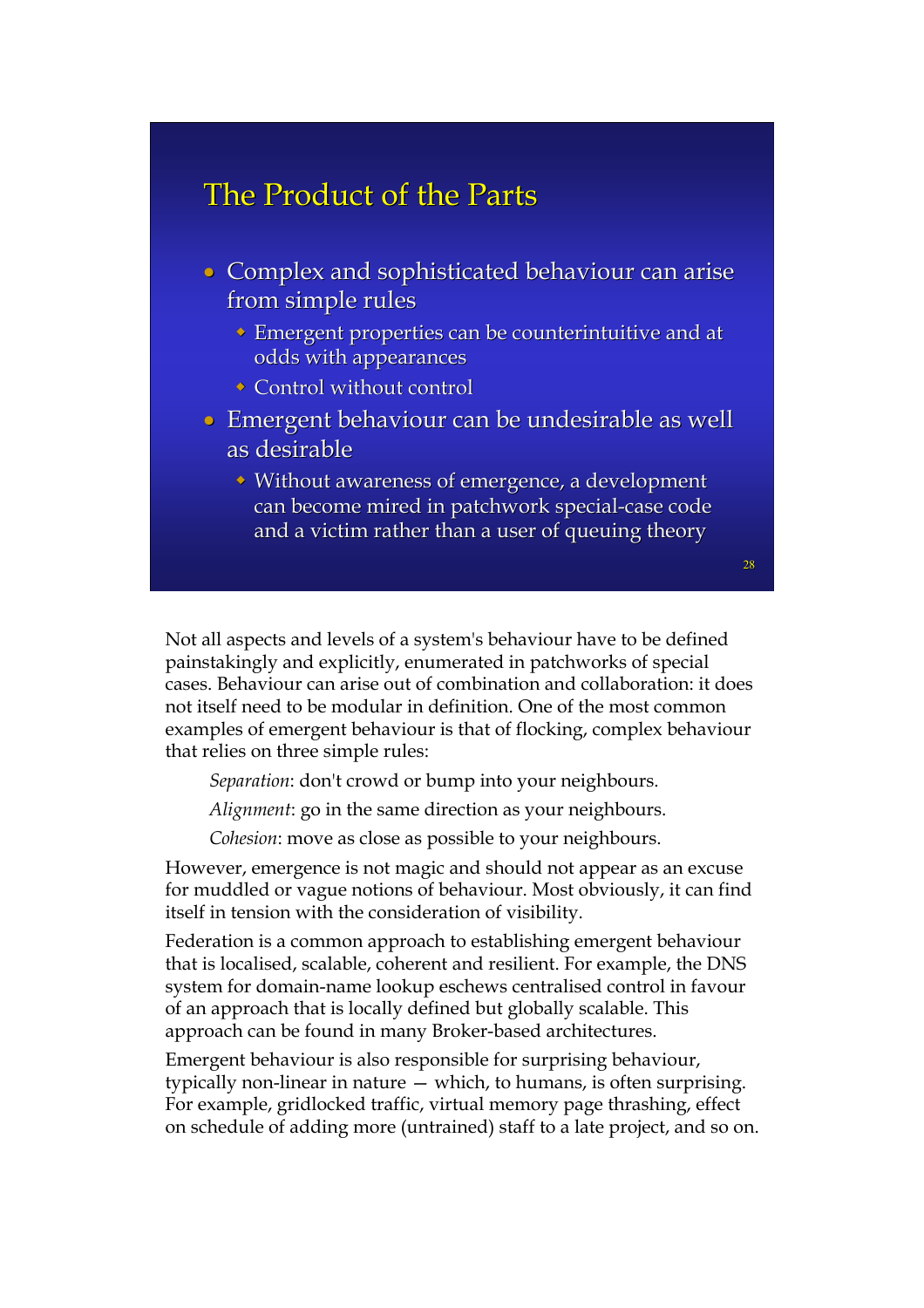### Command(-less) and Control(-free)

- $\bullet$  Sometimes the most effective way to achieve a desired effect is to give up tight control
	- $\bullet$  E.g. self-organising versus micro-managed teams
	- $\bullet$  E.g. make a problem visible to encourage its solution  $-$  build problems, bug count or age  $-$  as opposed to making its solution a commanded responsibility
	- **E.g. take decisions through polymorphism not** *if*
	- E.g. a sequence of elements does not need to have *sort* applied to make it sorted: start from nothing and add elements so that a sorted order is preserved

There are many cases that demonstrate that sometimes the best way to achieve an outcome is not to pursue it actively from the point of view of controlling. This counterintuitive approach can be found in action in the form of self-organising teams favoured by agile processes. Likewise, there are counterintuitive ways of tackling certain problems that involve stepping back and controlling other variables, as opposed to controlling effects. For example, the number of outstanding defects in a bug database can easily plateau, reaching steady state. One way to reduce this is not to tackle the count directly, or reward reduction of count, but to tackle the age of bugs and both focus on and reward the reduction of the mean age of defects logged in the database.

It is all too easy to fall into the trap of writing out every apparent decision that a program takes in terms of explicitly structured control flow. It is not simply the problem of being overwhelmed by battalions of special cases, but also the problem of obfuscating even the simplest decision — leading in turn to a loss of economy.

Polymorphism, whether declared or handcrafted, is one of the most common approaches to distributing decision behaviour away from the point of use. This manifests itself most obviously in class hierarchies, but also through template parameters and function pointers. Introducing appropriate spacing also polymorphism to play out at compile and link time, through the judicious use of platform-specific build paths and dynamically linked libraries.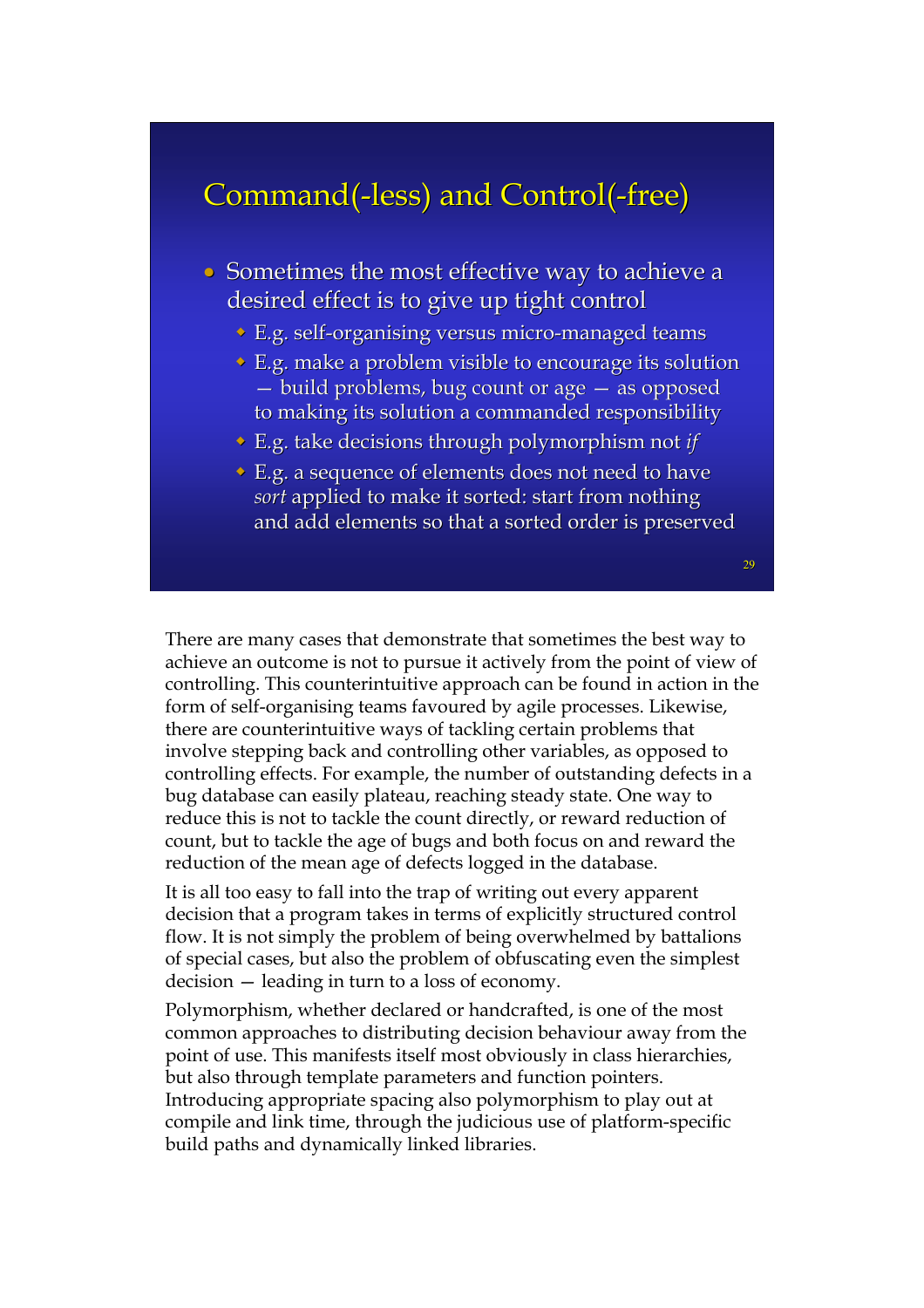

Consider the problem of handling a large number of records that can be identified by their key and further characterised in terms of the data they hold and the state that they are in. They follow a simple state model where one state is processed into the next. The arrangement of worker threads shown, each independently drawing from a common repository, has a decentralised feel to it, following a Blackboard-style architecture. Because of the threading an additional locked flag is required to supplement the state flag.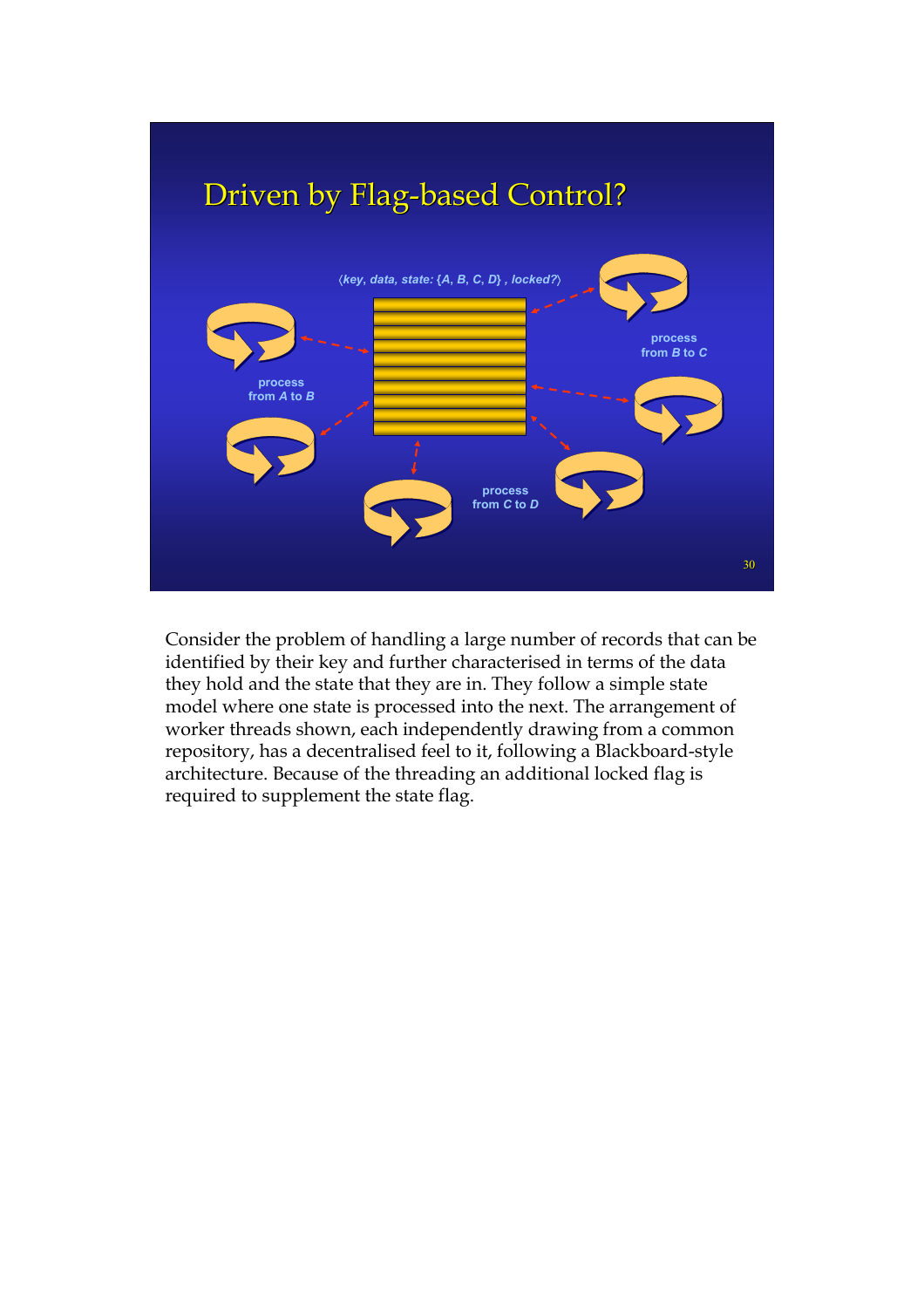

Reviewing the problem suggests that a better way to characterise the problem is as one of transformation rather than one of state. A Pipes and Filters structure presents a more directly aligned architecture with this characterisation of the problem domain, one that leads to a reduction in the state needed to manage the lifecycle of each record. Instead of treating records as static and operated on by opportunistic threads, records pass from thread to thread via queues. The queues now represent the states and the threads the transitions. Decision structures have disappeared and the state management and lifecycle is an emergent rather than explicit property. This approach is more scalable and composable than the previous one.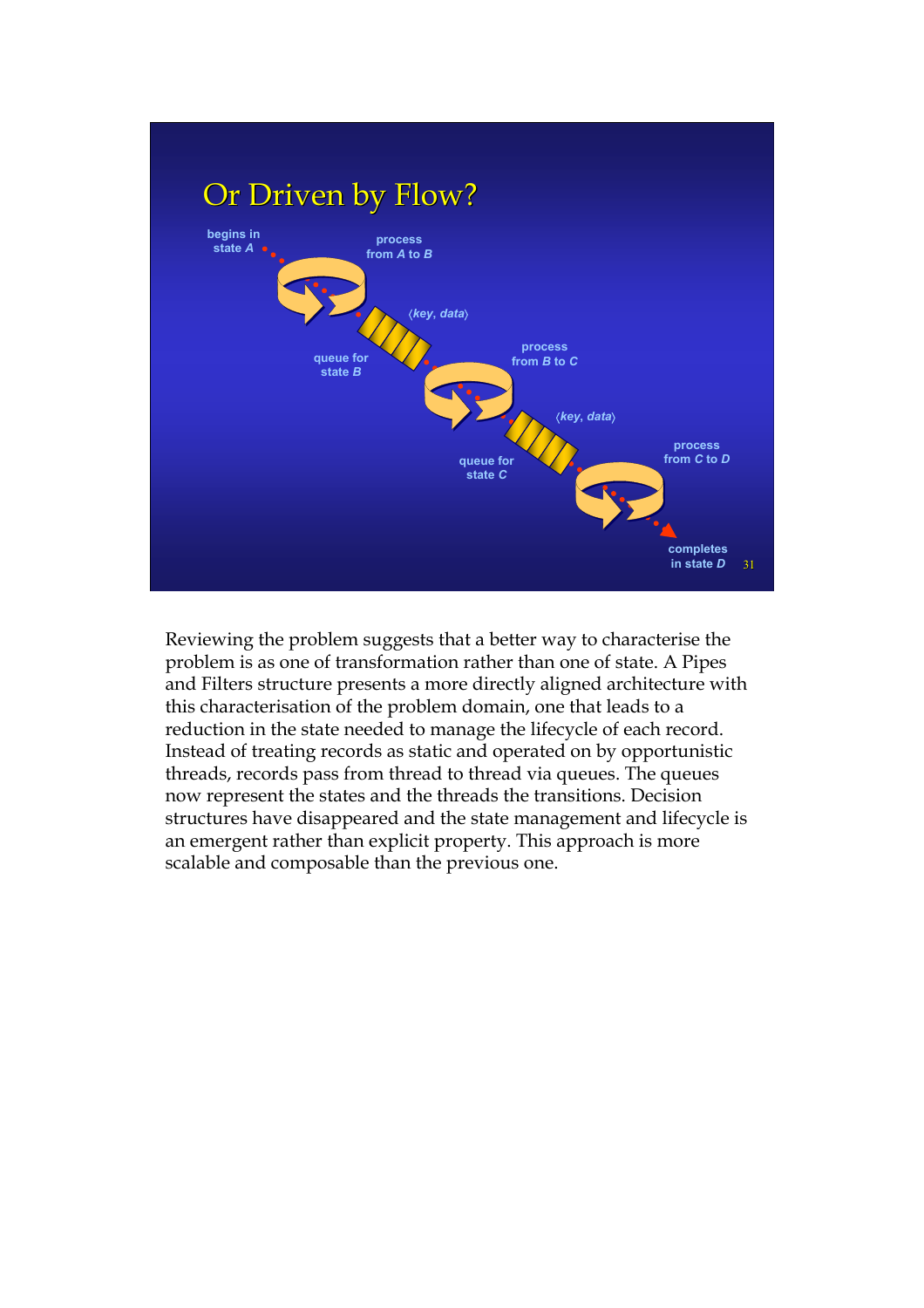### Design Discovery

- $\bullet$  A RUF-then-refine rather than a BUF approach helps to converge on a good design
	- A vision of what is needed, and a set of possible outcomes in mind, can make a big difference...
	- $\bullet$  But this is not the same as a single fixed and overarching scheme
- For example...
	- **Evolving a unit-testing framework from** *assert*
	- ◆ The JUnit *Money* problem in C++ or Ruby, for which there are lighter solutions than the typical Java ones

32

If software development could be considered a defined domain, fixedplan development would not only be possible but would also be more generally effective. However, its multi-variable nature tends to defeat any up-front planning that goes beyond establishing a vision of design and some of the possible paths and techniques that can be used in the detail. This is not to say that there should be no up-front activity exploration and a critical level of understanding are needed before diving headfirst into the solution space — but that the goal and scope of up-front activity should be clarified and bound.

A simple example of discovery and response is the ability to rename an identifier. It appears trivial but is significant in revealing the intended concepts that underpin a chosen solution. Given the typically metaphorical nature of names, names matter because of the metaphoric entailment. This is one simple undertaking that must be possible as a design is refined through experience.

The Money problem, simply put, is to construct a class that can be used to represent single or mixed current amounts. The typical Java version of the Money problem relies on the Composite and the Double Dispatch patterns plus a host of additional helper methods, and can be extended to take advantage of the Null Object pattern. An idiomatic C++ version based on the STL requires only a single value class with no class hierarchy, and either a map or vector of pair for representation. An idiomatic Ruby version can rely on the convenience of Hash objects.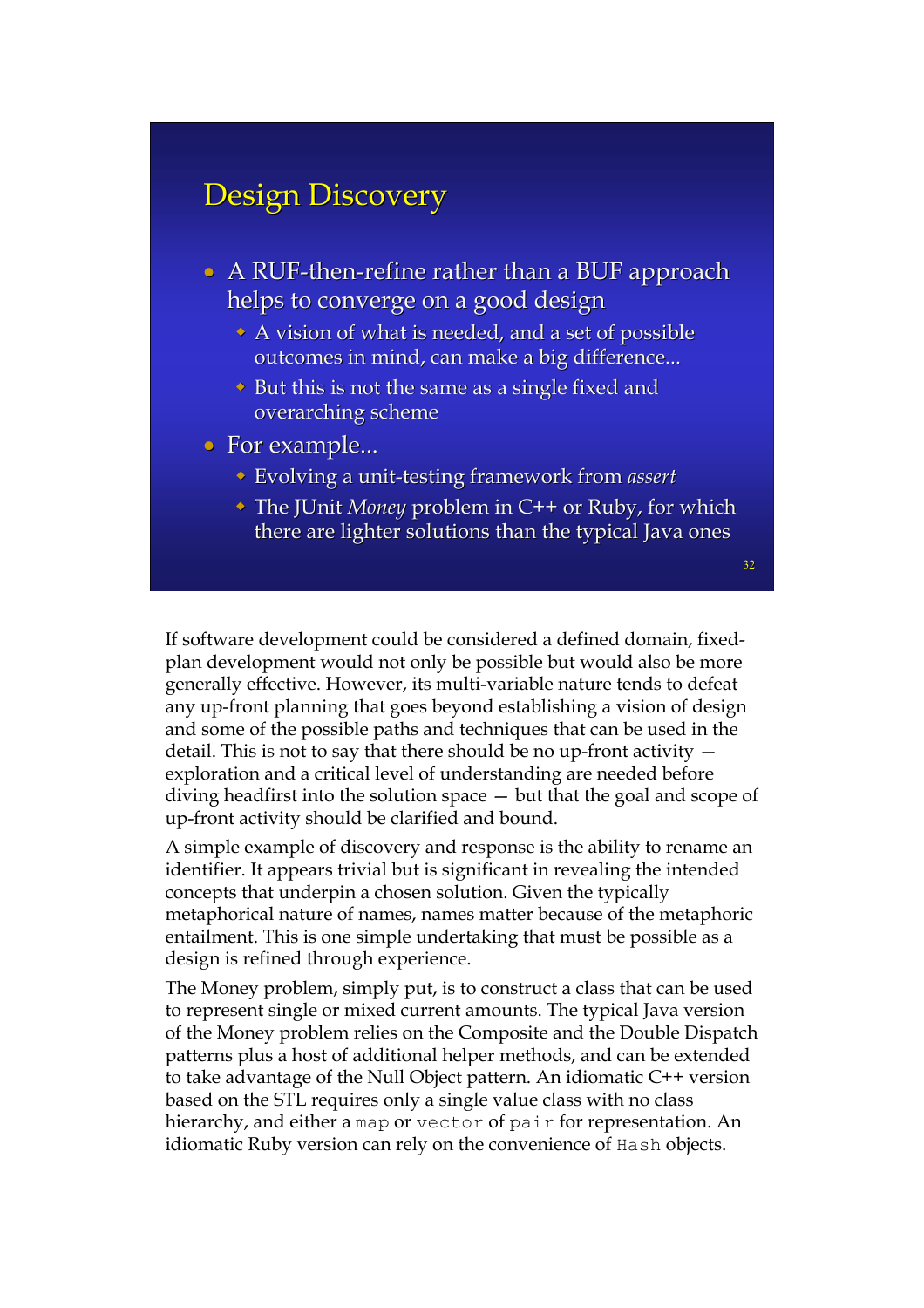## Outroduction

*The only thing to do with good advice is to pass it on. It is never any use to oneself. The only thing to do with good advice is to pass it on. It is never any use to oneself.* **Oscar Wilde Oscar Wilde**